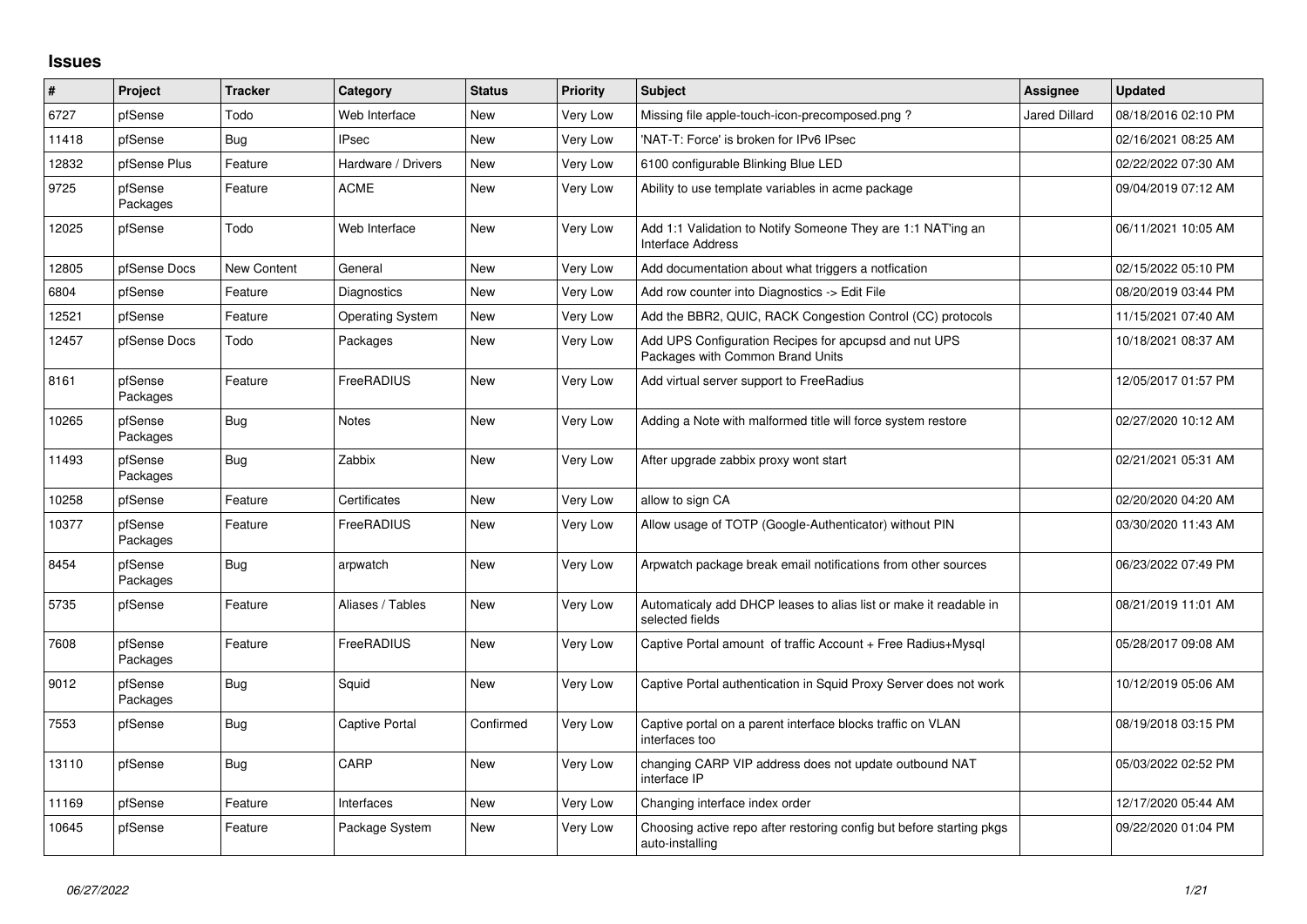| ∦     | <b>Project</b>      | <b>Tracker</b> | Category              | <b>Status</b>                 | <b>Priority</b> | <b>Subject</b>                                                                                                                      | Assignee   | <b>Updated</b>      |
|-------|---------------------|----------------|-----------------------|-------------------------------|-----------------|-------------------------------------------------------------------------------------------------------------------------------------|------------|---------------------|
| 12757 | pfSense             | <b>Bug</b>     | <b>Diagnostics</b>    | <b>Pull Request</b><br>Review | <b>Very Low</b> | Clean up /etc/inc/filter.inc use of pfctl -F                                                                                        |            | 05/17/2022 02:18 PM |
| 13250 | pfSense             | Todo           | DHCP (IPv4)           | New                           | Very Low        | Clean up DHCP Server option language                                                                                                | Jim Pingle | 06/06/2022 07:32 AM |
| 8694  | pfSense             | Feature        | Authentication        | New                           | Very Low        | Client CA Auth for PFSense WebGui                                                                                                   |            | 08/21/2019 09:25 AM |
| 12804 | pfSense Docs        | New Content    | General               | New                           | Very Low        | Create Slack documentation                                                                                                          |            | 02/15/2022 04:59 PM |
| 9889  | pfSense             | Bug            | Certificates          | <b>New</b>                    | <b>Very Low</b> | CRL check for Intermediate CA CRLs fails                                                                                            | Jim Pingle | 11/08/2019 11:03 AM |
| 13159 | pfSense             | Todo           | Web Interface         | <b>New</b>                    | Very Low        | Decrease distance between img-buttons in webGUI to eliminate<br>mistake entry                                                       |            | 05/14/2022 06:52 AM |
| 10250 | pfSense             | Feature        | DHCP (IPv4)           | <b>New</b>                    | <b>Very Low</b> | DHCP lease view by interface                                                                                                        |            | 02/11/2020 07:47 AM |
| 12067 | pfSense             | Bug            | DHCP (IPv4)           | New                           | Very Low        | <b>DHCP Monitoring Statistics Error</b>                                                                                             |            | 06/21/2021 08:39 AM |
| 8879  | pfSense             | Feature        | DHCP (IPv4)           | New                           | Very Low        | DHCP options ADD force options                                                                                                      |            | 09/07/2018 09:14 AM |
| 12863 | pfSense             | Feature        | Authentication        | New                           | Very Low        | dynamically tune sha512crypt rounds                                                                                                 | Jim Pingle | 03/19/2022 12:53 PM |
| 10467 | pfSense             | Feature        | <b>Notifications</b>  | <b>New</b>                    | Very Low        | Email alert functionality for system health                                                                                         |            | 05/21/2020 06:02 AM |
| 6647  | pfSense             | Todo           | Web Interface         | <b>New</b>                    | Very Low        | Enable Additional Security Headers                                                                                                  |            | 05/14/2021 01:09 AM |
| 13219 | pfSense             | Feature        | <b>Captive Portal</b> | <b>New</b>                    | Very Low        | Enable/Disable single voucher roll                                                                                                  |            | 05/26/2022 08:14 AM |
| 4298  | pfSense             | <b>Bug</b>     | <b>SNMP</b>           | Assigned                      | Very Low        | Excessive errors from snmpd                                                                                                         | Luiz Souza | 09/13/2020 08:21 AM |
| 11921 | pfSense             | Feature        | <b>DNS Resolver</b>   | <b>New</b>                    | Very Low        | Feature Request: Compile unbound with EDNS Client Subnet<br>(ECS) module (--enable-subnet)                                          |            | 05/14/2021 07:29 AM |
| 11145 | pfSense Docs        | Correction     | Virtualization        | New                           | <b>Very Low</b> | Feedback on pfSense Configuration Recipes - Virtualizing<br>pfSense with Hyper-V                                                    | Jim Pingle | 03/06/2021 04:14 PM |
| 10290 | pfSense             | Feature        | Aliases / Tables      | <b>New</b>                    | Very Low        | Firewall Aliases Add button on top of list                                                                                          |            | 07/10/2021 01:03 PM |
| 10701 | pfSense             | Bug            | Web Interface         | New                           | Very Low        | Firewall Log too wide with Rule Description Column                                                                                  |            | 06/25/2020 07:36 AM |
| 13144 | pfSense             | <b>Bug</b>     | Rules / NAT           | New                           | Very Low        | Firewall rule entries can get out of sync when entries are deleted<br>while other administrators are editing entries simultaneously |            | 05/10/2022 07:26 AM |
| 8270  | pfSense             | Todo           | Web Interface         | <b>New</b>                    | Very Low        | Fix grammatically erroneous repetition                                                                                              |            | 01/11/2018 08:19 AM |
| 13161 | pfSense             | Feature        | Web Interface         | <b>New</b>                    | Very Low        | FLASH PORT'S LED button, to help quickly find port that need to<br>be connected to patch&cable                                      |            | 05/14/2022 06:35 AM |
| 7934  | pfSense             | Feature        | Dashboard             | <b>New</b>                    | <b>Very Low</b> | format support phone# for international use                                                                                         |            | 10/12/2017 04:38 PM |
| 11650 | pfSense<br>Packages | <b>Bug</b>     | <b>FRR</b>            | <b>New</b>                    | Very Low        | FRR configuration broken on restore of manually edited FRR config<br>sections                                                       |            | 03/10/2021 08:50 AM |
| 9141  | pfSense<br>Packages | Feature        | <b>FRR</b>            | New                           | Very Low        | FRR xmlrpc                                                                                                                          | Jim Pingle | 11/26/2018 07:49 AM |
| 11266 | pfSense<br>Packages | Feature        | AutoConfigBackup      | <b>New</b>                    | Very Low        | Give an option to list restore point in "reverse" order/latest at the<br>top.                                                       |            | 01/19/2021 06:58 PM |
| 11000 | pfSense<br>Packages | Bug            | haproxy               | <b>New</b>                    | <b>Very Low</b> | haproxy deprecated trick suggested                                                                                                  |            | 12/23/2020 02:55 PM |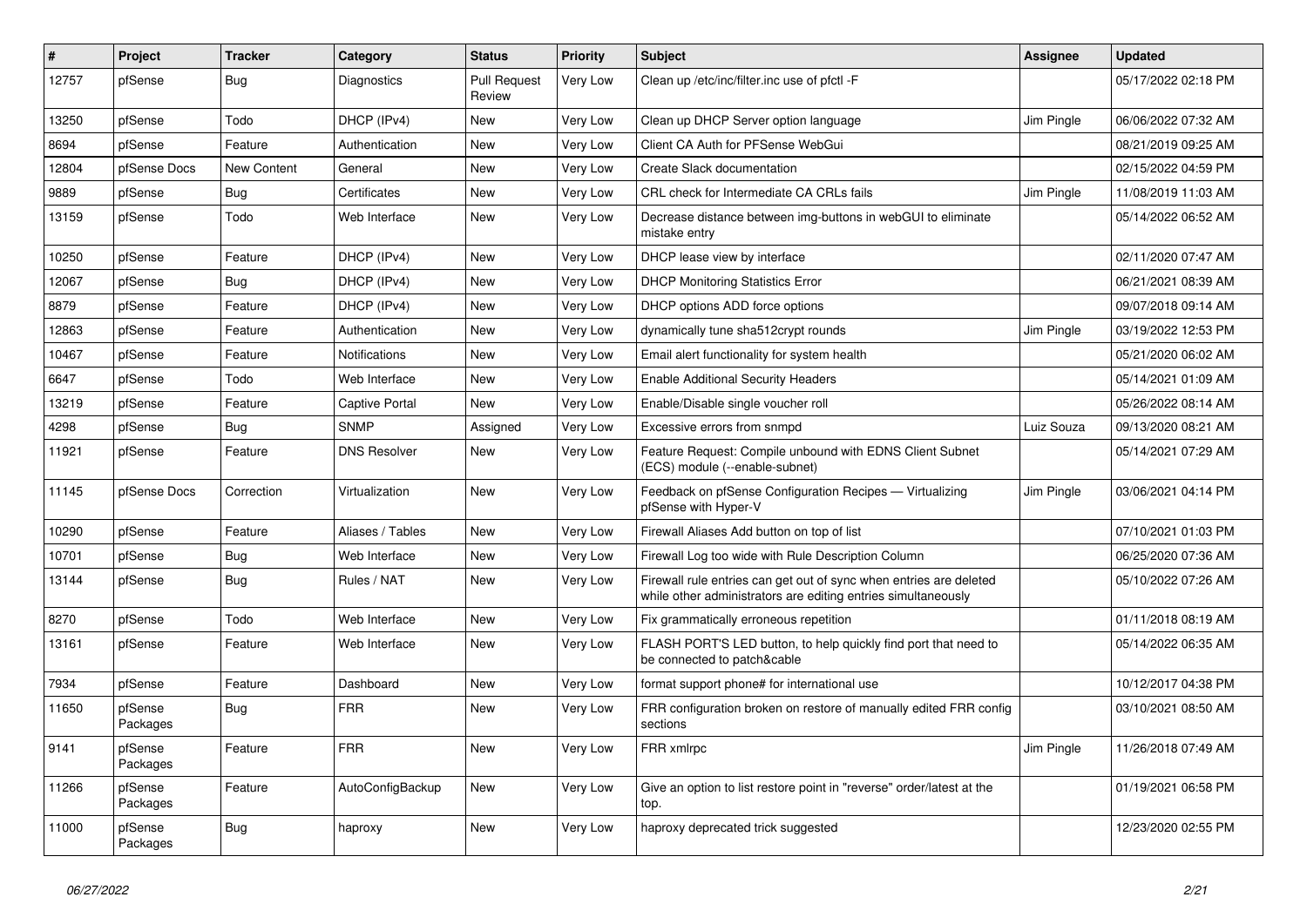| #     | Project             | <b>Tracker</b> | Category                 | <b>Status</b>                 | <b>Priority</b> | Subject                                                                                                      | <b>Assignee</b>                       | <b>Updated</b>      |
|-------|---------------------|----------------|--------------------------|-------------------------------|-----------------|--------------------------------------------------------------------------------------------------------------|---------------------------------------|---------------------|
| 7718  | pfSense             | Feature        | Dynamic DNS              | New                           | Very Low        | Hostname for Custom DynDNS Updater.                                                                          |                                       | 07/24/2017 10:05 AM |
| 9486  | pfSense<br>Packages | Bug            | softflowd                | <b>New</b>                    | Very Low        | ifindex values used for softflowd are incorrect                                                              |                                       | 08/14/2019 02:30 PM |
| 5835  | pfSense             | Feature        | OpenVPN                  | <b>New</b>                    | Very Low        | Improve OpenVPN client gateway detection in edge cases where<br>the remote does not send gateway information |                                       | 03/20/2016 12:29 AM |
| 10199 | pfSense             | Todo           | Translations             | New                           | Very Low        | Improve Spanish translation interface                                                                        | Aluisco Miguel<br>Ricardo<br>Mastrapa | 01/22/2020 09:22 AM |
| 5091  | pfSense             | Bug            | Rules / NAT              | Confirmed                     | Very Low        | In rule creation destination ports fields (from and to) are too small<br>to read ports aliases names         |                                       | 01/07/2020 07:48 AM |
| 12066 | pfSense             | Feature        | <b>Operating System</b>  | <b>New</b>                    | Very Low        | Include man and man pages for all core programs and packages                                                 |                                       | 06/21/2021 07:44 AM |
| 11777 | pfSense<br>Packages | Bug            | Unbound                  | New                           | Very Low        | Input validation prevents DNS Resolver from being disabled                                                   |                                       | 04/05/2021 05:51 PM |
| 10831 | pfSense<br>Packages | Feature        | New Package<br>Request   | New                           | Very Low        | Integration of nntp-proxy into pfsense                                                                       |                                       | 08/13/2020 09:09 AM |
| 7857  | pfSense             | Bug            | Dashboard                | <b>New</b>                    | Very Low        | Interfaces Widget U/I fails to wrap IPV6 addresses when the string<br>is too wide for the widget             |                                       | 08/13/2019 09:15 AM |
| 8599  | pfSense             | Feature        | Rules / NAT              | <b>New</b>                    | Very Low        | IPv6 flow labels                                                                                             |                                       | 07/16/2018 07:36 AM |
| 9837  | pfSense             | Bug            | Interfaces               | New                           | <b>Very Low</b> | ipv6 is not completely disabled on the interfaces                                                            |                                       | 10/24/2019 01:16 AM |
| 11877 | pfSense             | Bug            | Web Interface            | <b>Pull Request</b><br>Review | Very Low        | Labels and description dissapear in firewall schedule edit.php                                               | Viktor Gurov                          | 05/17/2022 02:22 PM |
| 9336  | pfSense             | Feature        | <b>Notifications</b>     | New                           | Very Low        | Make Dynamic DNS update notification e-mail optional                                                         |                                       | 02/18/2019 11:49 AM |
| 13072 | pfSense             | Feature        | Traffic Shaper (ALTQ)    | Pull Request<br>Review        | Very Low        | Matching background/font colors of queue values with dark theme.                                             |                                       | 04/19/2022 07:32 AM |
| 12522 | pfSense             | Feature        | OpenVPN                  | New                           | Very Low        | More flexible Client-Specific Override options for controlling options<br>pushed to clients                  |                                       | 04/11/2022 03:11 PM |
| 9648  | pfSense<br>Packages | Feature        | haproxy                  | <b>New</b>                    | <b>Very Low</b> | Multiple node Sync HAProxy configuration to backup CARP<br>members via XMLRPC.                               |                                       | 07/25/2019 10:04 AM |
| 8233  | pfSense             | Bug            | <b>NAT Reflection</b>    | <b>New</b>                    | <b>Very Low</b> | NAT reflection back to originating host broken when using<br><b>FQDN-based IP aliases</b>                    |                                       | 08/21/2019 10:53 AM |
| 7030  | pfSense             | Feature        | Multi-WAN                | <b>New</b>                    | Very Low        | New Feature Load Balance Per Amount Of GB                                                                    |                                       | 08/13/2019 02:56 PM |
| 8148  | pfSense<br>Packages | Feature        | OpenVPN Client<br>Export | New                           | Very Low        | OpenVPN - Output Windows Client .MSI Installer for GPO<br>deployment                                         |                                       | 11/30/2017 01:24 PM |
| 10570 | pfSense<br>Packages | Feature        | OpenVPN Client<br>Export | New                           | Very Low        | OpenVPN Export for iOS should use .ovpn12 for certs and private<br>key                                       |                                       | 05/19/2020 10:12 AM |
| 11165 | pfSense<br>Packages | Feature        | OpenVPN Client<br>Export | New                           | Very Low        | OpenVPN Exporter - Allow for name customization                                                              |                                       | 07/10/2021 12:58 PM |
| 9183  | pfSense             | <b>Bug</b>     | <b>LAGG Interfaces</b>   | New                           | Very Low        | OpenVPN Lagg Interface not working after restart or new start                                                |                                       | 08/21/2019 11:17 AM |
| 12466 | pfSense             | Feature        | <b>OpenVPN</b>           | New                           | Very Low        | Option to Disable Renegotiation timer in OpenVPN Server                                                      |                                       | 06/25/2022 05:03 PM |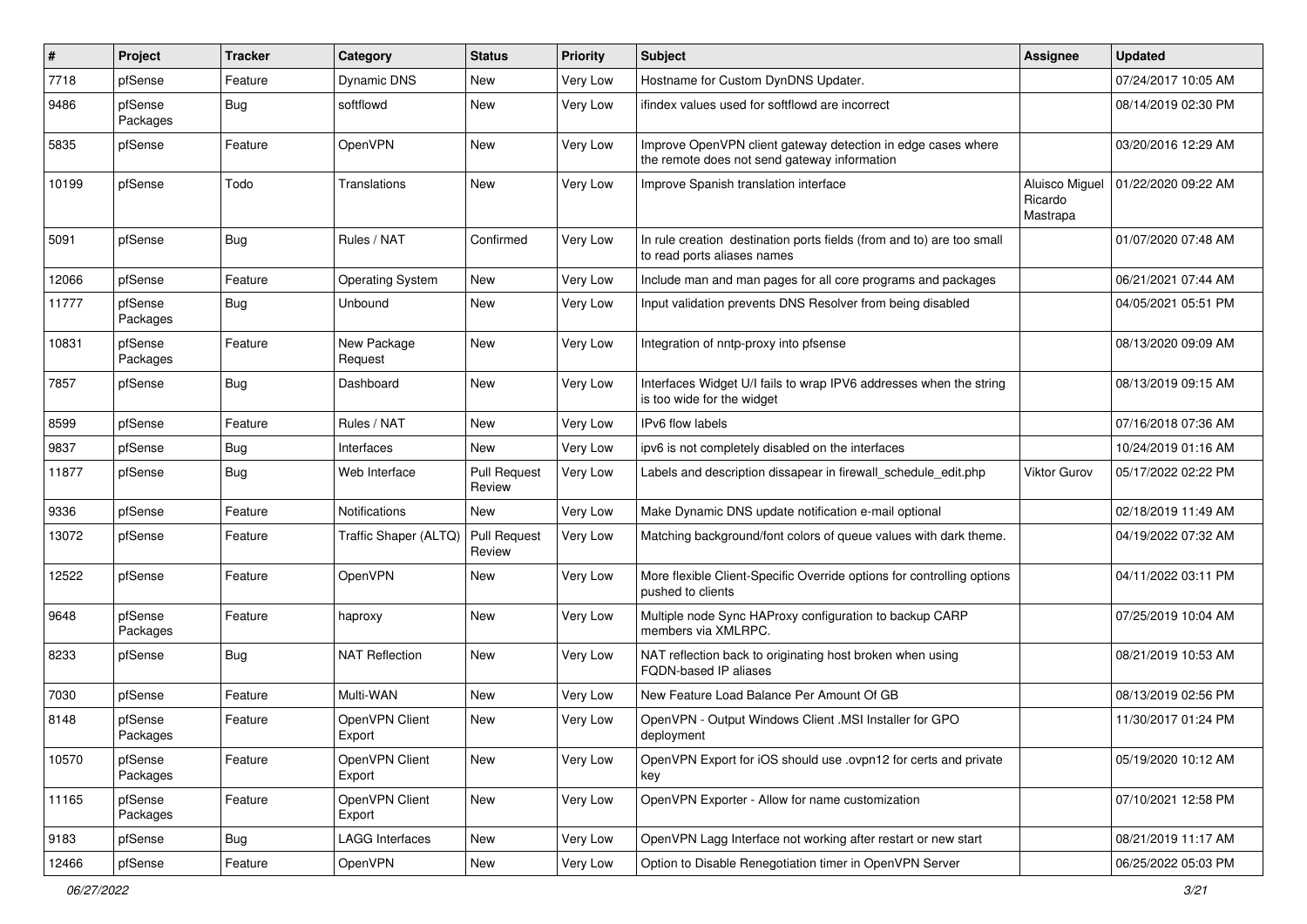| #     | Project             | <b>Tracker</b> | Category                 | <b>Status</b>                 | Priority        | <b>Subject</b>                                                                                           | <b>Assignee</b>   | <b>Updated</b>      |
|-------|---------------------|----------------|--------------------------|-------------------------------|-----------------|----------------------------------------------------------------------------------------------------------|-------------------|---------------------|
| 9755  | pfSense             | Bug            | Package System           | New                           | Very Low        | package description wrong link<br>https://www.freshports.org/security/openvpn-client-export              |                   | 09/13/2019 07:22 AM |
| 10238 | pfSense             | Feature        | <b>Operating System</b>  | <b>New</b>                    | Very Low        | Periodic Scrub of ZFS filesystem                                                                         |                   | 12/31/2020 03:02 PM |
| 895   | pfSense             | Feature        | <b>PPP</b> Interfaces    | <b>New</b>                    | Very Low        | PPP subsystem MPPE/MPPC support                                                                          |                   | 09/10/2019 04:24 PM |
| 12759 | pfSense Plus        | Bug            | Package System           | <b>New</b>                    | Very Low        | Proprietary packages link to non-existant or non-public github<br>pages                                  |                   | 02/09/2022 10:43 AM |
| 10352 | pfSense             | Bug            | Authentication           | <b>New</b>                    | <b>Very Low</b> | RADIUS authentication fails with MSCHAPv1 or MSCHAPv2 when<br>passwords contain international characters |                   | 06/20/2022 04:04 PM |
| 1738  | pfSense             | <b>Bug</b>     | Backup / Restore         | <b>New</b>                    | Very Low        | Restore fails when username in backup is not matching                                                    |                   | 12/11/2021 07:51 PM |
| 6544  | pfSense             | Feature        | DHCP (IPv4)              | <b>New</b>                    | Very Low        | RFC 3046 DHCP Option 82 support (and RFC 3315/4649/4580 for<br>IPv6                                      |                   | 07/13/2020 02:14 AM |
| 9575  | pfSense             | Feature        | DHCP (IPv6)              | <b>New</b>                    | Very Low        | RFC 7078 - Distributing Address Selection Policy Using DHCPv6                                            |                   | 08/14/2019 02:39 PM |
| 10802 | pfSense             | Feature        | DHCP (IPv4)              | <b>New</b>                    | Very Low        | Seperator for DHCP Static Mapped leases                                                                  |                   | 07/31/2020 10:30 AM |
| 11490 | pfSense<br>Packages | <b>Bug</b>     | Service Watchdog         | <b>New</b>                    | Very Low        | Service Watchdog - Impacts Reboots and Package Updates                                                   |                   | 02/22/2021 12:07 PM |
| 12789 | pfSense<br>Packages | Feature        | <b>ACME</b>              | <b>New</b>                    | Very Low        | Show expiration date of certificates in the ACME package list                                            |                   | 02/14/2022 09:20 AM |
| 7648  | pfSense             | <b>Bug</b>     | CARP                     | <b>New</b>                    | Very Low        | SPAN ports on an interface renders CARP HA inoperative                                                   |                   | 06/14/2017 09:19 PM |
| 10358 | pfSense<br>Packages | Feature        | <b>FRR</b>               | <b>New</b>                    | Very Low        | <b>Stage FRR Configuration Changes</b>                                                                   |                   | 03/19/2020 06:48 AM |
| 8157  | pfSense             | <b>Bug</b>     | Dashboard                | <b>New</b>                    | Very Low        | Traffic Graph clutter from time to time                                                                  |                   | 12/03/2017 06:40 AM |
| 9140  | pfSense             | Bug            | Logging                  | New                           | Very Low        | Unexpected rule can be displayed when looking up filter log entry<br>with multiple matching rules        |                   | 08/19/2019 02:56 PM |
| 7996  | pfSense             | Bug            | Web Interface            | <b>Pull Request</b><br>Review | <b>Very Low</b> | Unnecessary link tag in login page                                                                       | Marcos<br>Mendoza | 06/26/2022 02:47 PM |
| 8775  | pfSense             | Feature        | Authentication           | <b>New</b>                    | <b>Very Low</b> | Use SRV record for LDAP Authentication                                                                   |                   | 05/06/2020 07:49 AM |
| 10446 | pfSense             | Feature        | Rules / NAT              | <b>New</b>                    | Very Low        | VIP address is not shown in firewall rules                                                               |                   | 06/09/2022 02:07 PM |
| 13272 | pfSense             | Bug            | <b>Captive Portal</b>    | <b>Pull Request</b><br>Review | Very Low        | Voucher CSV output has leading space before voucher code                                                 | Jim Pingle        | 06/13/2022 10:27 AM |
| 13220 | pfSense             | Feature        | Captive Portal           | <b>New</b>                    | Very Low        | Voucher per-roll bandwidth restrictions and traffic quotas                                               |                   | 05/26/2022 08:16 AM |
| 10732 | pfSense             | Feature        | <b>High Availability</b> | <b>New</b>                    | Very Low        | Warning banner for secondary HA node                                                                     |                   | 12/23/2021 03:34 AM |
| 8464  | pfSense             | <b>Bug</b>     | <b>Wireless</b>          | <b>New</b>                    | <b>Very Low</b> | Wireless USB card does not connect to WiFi automatically after<br>reboot/halt                            |                   | 06/19/2020 03:44 AM |
| 10731 | pfSense             | Feature        | <b>XMLRPC</b>            | <b>New</b>                    | Very Low        | XML-sync primary/secondary config flag                                                                   |                   | 07/06/2020 03:52 PM |
| 7459  | pfSense             | Feature        | Diagnostics              | <b>New</b>                    | Low             | 'Refresh" button for Diagnostics/Tables display                                                          |                   | 08/21/2019 09:27 AM |
| 8532  | pfSense             | Feature        | OpenVPN                  | <b>New</b>                    | Low             | Ability to add metric to pushed routes                                                                   |                   | 05/22/2018 07:45 AM |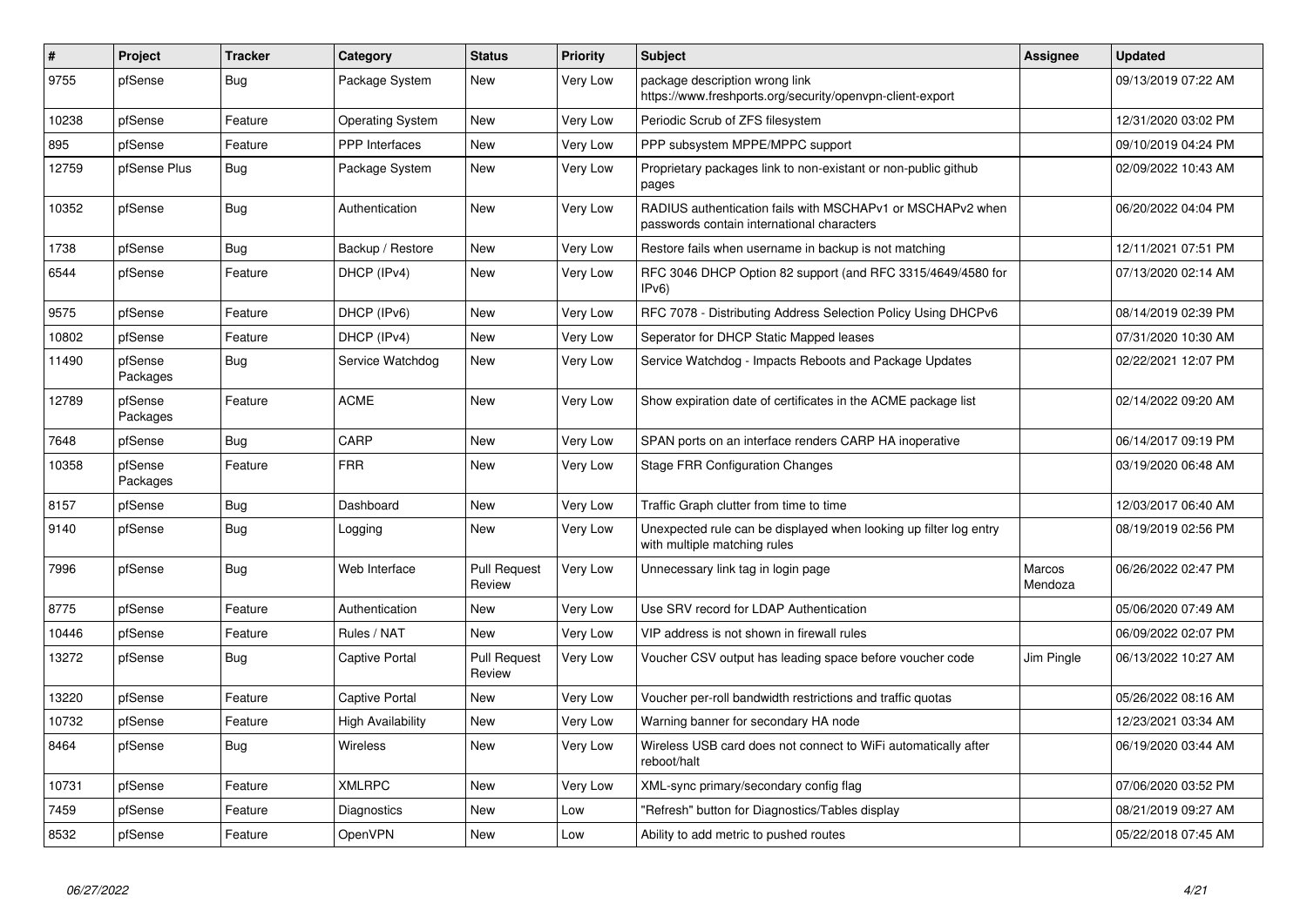| $\sharp$ | <b>Project</b>      | <b>Tracker</b> | Category                  | <b>Status</b> | <b>Priority</b> | <b>Subject</b>                                                                              | <b>Assignee</b>   | <b>Updated</b>      |
|----------|---------------------|----------------|---------------------------|---------------|-----------------|---------------------------------------------------------------------------------------------|-------------------|---------------------|
| 7495     | pfSense             | Feature        | <b>DNS Resolver</b>       | New           | Low             | Ability to set TTL for local for Unbound host overrides and dhcp<br>leases                  |                   | 03/06/2018 09:46 AM |
| 628      | pfSense             | Feature        | Web Interface             | <b>New</b>    | Low             | Ability to specify listen IP address of management services (SSH,<br>web interface)         |                   | 07/09/2021 01:21 PM |
| 12551    | pfSense             | Feature        | <b>DNS Resolver</b>       | <b>New</b>    | Low             | Add ability to set DNS resolver search domain list                                          |                   | 12/01/2021 11:18 AM |
| 10466    | pfSense<br>Packages | Feature        | Suricata                  | New           | Low             | Add checkbox to Suricata blocked host view to resolve all<br>resolvable IP's automatically  |                   | 02/02/2022 06:04 PM |
| 12564    | pfSense             | Feature        | Aliases / Tables          | <b>New</b>    | Low             | add column to show that an Alias is in use by or not                                        |                   | 12/04/2021 07:25 PM |
| 6696     | pfSense             | Bug            | Traffic Shaper (ALTQ) New |               | Low             | Add configure link to Status > Queues error message if traffic<br>shaping not configured    | Jared Dillard     | 08/21/2019 08:55 AM |
| 10395    | pfSense             | Feature        | Dashboard                 | <b>New</b>    | Low             | Add Dashboard System Information support for more PC Engines<br>APU boards                  |                   | 02/17/2022 01:02 AM |
| 11369    | pfSense             | Feature        | <b>Operating System</b>   | <b>New</b>    | Low             | add Enabling IPv6 Source Address Validation support                                         |                   | 02/04/2021 10:03 AM |
| 12370    | pfSense             | Feature        | Rules / NAT               | New           | Low             | Add limiters to Queue column on firewall rule list                                          |                   | 09/14/2021 07:37 AM |
| 5307     | pfSense             | Feature        | <b>RRD Graphs</b>         | New           | Low             | Add logarithmic scale option to RRD graphs                                                  |                   | 10/14/2015 07:37 AM |
| 290      | pfSense             | Feature        | Multi-WAN                 | <b>New</b>    | Low             | Add Multi-WAN awareness to UPnP                                                             |                   | 01/06/2016 05:24 PM |
| 4374     | pfSense             | Feature        | Notifications             | New           | Low             | Add timestamps to notification e-mails                                                      |                   | 02/05/2015 12:43 AM |
| 7181     | pfSense             | Feature        | Rules / NAT               | <b>New</b>    | Low             | Add Top and Add Bottom on Seperator                                                         |                   | 08/21/2019 08:55 AM |
| 9296     | pfSense             | Bug            | Aliases / Tables          | Confirmed     | Low             | Alias content is sometimes incomplete when mixing FQDN and IP<br>address                    | Reid<br>Linnemann | 06/18/2022 03:12 PM |
| 4195     | pfSense             | Feature        | Aliases / Tables          | <b>New</b>    | Low             | Aliases: sections                                                                           |                   | 08/21/2019 11:01 AM |
| 12736    | pfSense<br>Packages | Feature        | pfBlockerNG               | New           | Low             | Allow custom cron intervals                                                                 |                   | 01/30/2022 08:55 PM |
| 4165     | pfSense             | Feature        | Rules / NAT               | <b>New</b>    | Low             | Allow for security zones when defining interfaces and firewall rules.                       |                   | 02/06/2016 04:35 AM |
| 4234     | pfSense             | Feature        | <b>IPsec</b>              | Assigned      | Low             | allow for strict user <> cn validation of mobile ipsec users when<br>using rsa+xauth        |                   | 01/24/2017 06:11 AM |
| 11438    | pfSense             | Feature        | Hardware / Drivers        | New           | Low             | Allow multiple cryptographic accelerator modules to be loaded at<br>the same time           |                   | 02/18/2021 12:40 PM |
| 7078     | pfSense             | Feature        | OpenVPN                   | <b>New</b>    | Low             | Allow reordering of client specific overrides in OpenVPN                                    |                   | 11/21/2019 02:48 PM |
| 8458     | pfSense             | Feature        | Dashboard                 | New           | Low             | Allow reordering of interface widget                                                        |                   | 08/14/2019 10:52 AM |
| 7902     | pfSense<br>Packages | Feature        | OpenVPN Client<br>Export  | New           | Low             | allow vpn client export of other to be a blank field                                        |                   | 08/19/2019 03:33 PM |
| 13289    | pfSense             | <b>Bug</b>     | Backup / Restore          | New           | Low             | Attempting to restore a 0 byte "config.xml" prints an error that the<br>file cannot be read |                   | 06/20/2022 10:46 AM |
| 7688     | pfSense             | Feature        | Backup / Restore          | New           | Low             | AutoConfigBackup - Info Icon - username only                                                |                   | 10/22/2017 10:46 AM |
| 11588    | pfSense             | Feature        | WireGuard                 | New           | Low             | Automatically suggest next IP address in Wireguard interface<br>subnet when creating a peer |                   | 12/22/2021 03:35 AM |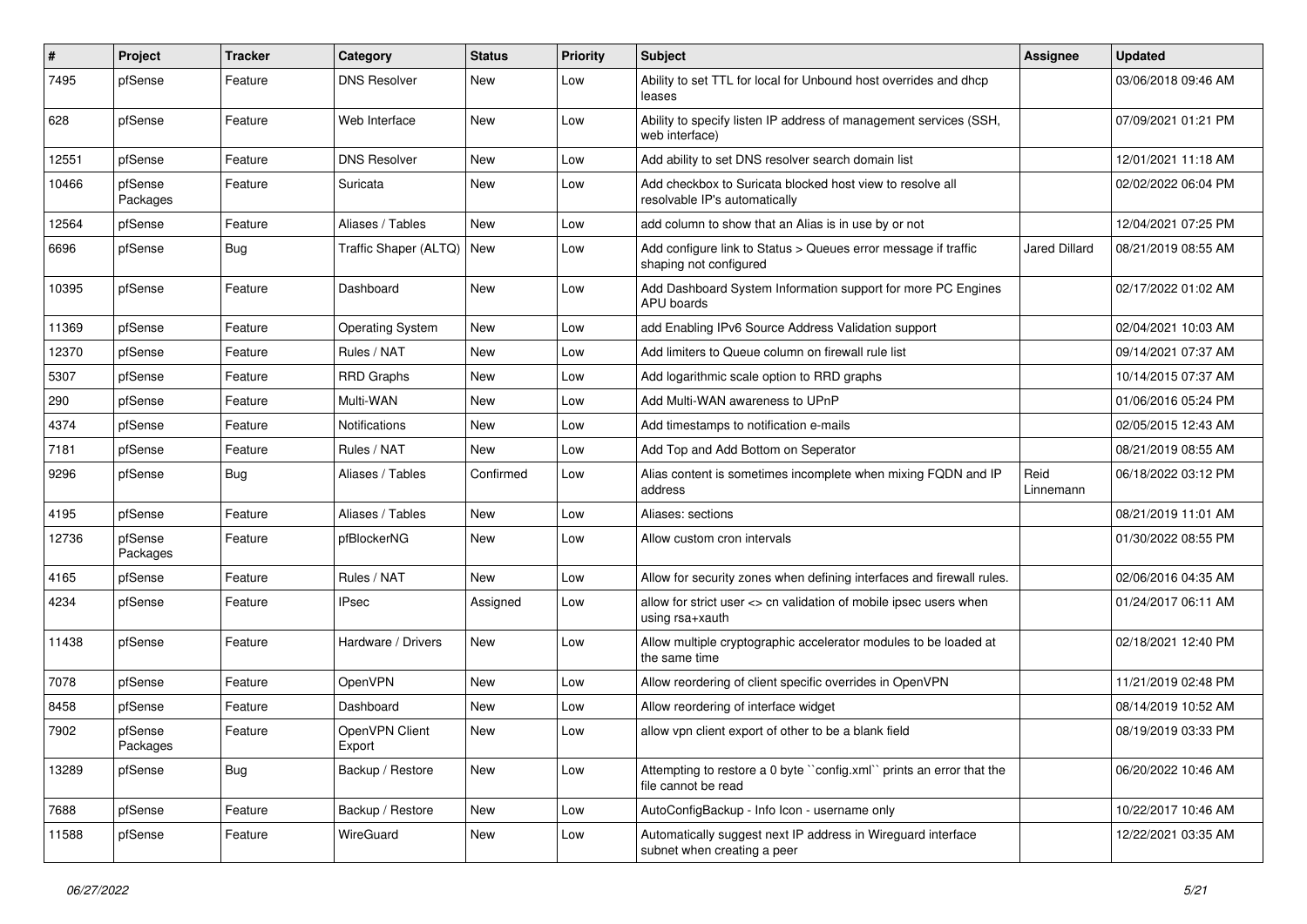| #     | Project             | <b>Tracker</b> | Category                    | <b>Status</b> | <b>Priority</b> | Subject                                                                                   | <b>Assignee</b> | <b>Updated</b>      |
|-------|---------------------|----------------|-----------------------------|---------------|-----------------|-------------------------------------------------------------------------------------------|-----------------|---------------------|
| 6390  | pfSense             | Todo           | Dashboard                   | New           | Low             | Autoscale from Traffic Graph not correct size (big graphs)                                |                 | 05/23/2016 01:38 PM |
| 6608  | pfSense             | Feature        | Backup / Restore            | New           | Low             | backup and restore dhcp                                                                   |                 | 07/13/2016 04:09 PM |
| 11074 | pfSense<br>Packages | Bug            | <b>BIND</b>                 | New           | Low             | bind Zone Settings Zones, Save button opens "Confirmation<br>required to save changes"    |                 | 11/16/2020 11:08 AM |
| 10472 | pfSense<br>Packages | Feature        | Suricata                    | New           | Low             | Blocked host alert table break out by timestamp and type to allow<br>sorting by date      |                 | 04/17/2020 12:46 PM |
| 9970  | pfSense             | Feature        | <b>Captive Portal</b>       | New           | Low             | Captive Portal and SAML2 Integration                                                      | Mauro Braggio   | 10/12/2020 07:39 AM |
| 4724  | pfSense             | Feature        | <b>Captive Portal</b>       | <b>New</b>    | Low             | Captive Portal Status Add Client Hostname                                                 |                 | 05/22/2015 08:38 AM |
| 2545  | pfSense             | Feature        | <b>Captive Portal</b>       | New           | Low             | CaptivePortal: Custom "Re-authenticate every x minutes"                                   |                 | 07/08/2012 05:21 PM |
| 5567  | pfSense             | Feature        | Dashboard                   | <b>New</b>    | Low             | CARP status widget does not update in real time                                           |                 | 08/20/2019 03:33 PM |
| 13294 | pfSense             | Feature        | Gateways                    | New           | Low             | Change gateway name                                                                       |                 | 06/22/2022 06:07 PM |
| 12183 | pfSense             | Regression     | Interfaces                  | New           | Low             | Changing MAC address for PPP parent interface stopped working                             |                 | 04/20/2022 04:16 PM |
| 12539 | pfSense             | Bug            | Interfaces                  | New           | Low             | Changing VLAN ID for LAN interface in assignments silently fails.                         |                 | 11/23/2021 04:12 AM |
| 12214 | pfSense Docs        | Todo           | General                     | New           | Low             | Connect to WebGui.                                                                        |                 | 08/05/2021 04:39 AM |
| 11270 | pfSense             | Feature        | <b>VPN</b> (Multiple Types) | New           | Low             | Consider integrating Nebula mesh VPN                                                      |                 | 01/20/2021 03:34 PM |
| 12850 | pfSense             | Bug            | Routing                     | <b>New</b>    | Low             | Console error during boot: "route: route has not been found"                              |                 | 02/22/2022 08:27 AM |
| 9149  | pfSense             | Bug            | Package System              | New           | Low             | Continued issues with /tmp and /var in RAM on 2.4                                         |                 | 11/24/2018 11:56 AM |
| 11352 | pfSense             | <b>Bug</b>     | FreeBSD                     | <b>New</b>    | Low             | CTF types > 2^15 in the pfSense kernel config results in DTrace<br>failing                | Scott Long      | 03/17/2021 02:52 AM |
| 10144 | pfSense             | Feature        | Web Interface               | <b>New</b>    | Low             | Default Sort Order, DHCP Leases                                                           |                 | 12/31/2019 06:47 PM |
| 13263 | pfSense             | <b>Bug</b>     | DHCP (IPv4)                 | New           | Low             | Deleting a static DHCP entry when the related IP is not in the arp<br>table spams the log |                 | 06/10/2022 11:18 AM |
| 10280 | pfSense             | Feature        | Dashboard                   | <b>New</b>    | Low             | DHCP Leases widget                                                                        |                 | 11/07/2020 09:18 PM |
| 7329  | pfSense             | Bug            | <b>DNS Forwarder</b>        | <b>New</b>    | Low             | <b>DHCP Not Updating DNS</b>                                                              |                 | 01/21/2022 09:16 PM |
| 11004 | pfSense             | Feature        | DHCP (IPv4)                 | New           | Low             | DHCP reservations with no IP address show entries in DHCP<br>leases                       |                 | 10/26/2020 07:22 AM |
| 10464 | pfSense             | Todo           | Upgrade                     | New           | Low             | Disallow package updates when a system update is available                                |                 | 04/21/2022 12:39 PM |
| 7314  | pfSense             | Bug            | RRD Graphs                  | New           | Low             | Discrepancy in ntp monitoring view                                                        |                 | 02/24/2017 08:37 PM |
| 7441  | pfSense             | Feature        | DHCP (IPv4)                 | <b>New</b>    | Low             | Display start/end times for Static Mapping leases on DHCP<br>Leases/DHCPv6 Leases         |                 | 08/21/2019 10:48 AM |
| 8192  | pfSense             | <b>Bug</b>     | <b>Gateway Monitoring</b>   | New           | Low             | dpinger - Change in ISP link-local IPv6 address drops connectivity                        | Luiz Souza      | 11/05/2020 07:31 AM |
| 12894 | pfSense Plus        | Bug            | Certificates                | New           | Low             | duplicating freshly created certificates through refreshing                               |                 | 03/03/2022 02:35 PM |
| 8474  | pfSense             | Feature        | <b>High Availability</b>    | New           | Low             | Easier Conversion to HA Pair from Existing Non-HA Firewall                                |                 | 04/19/2018 11:52 PM |
| 11440 | pfSense             | Feature        | Web Interface               | New           | Low             | Expand collapsed sections by clicking anywhere on header                                  |                 | 10/28/2021 01:35 PM |
| 8316  | pfSense             | Feature        | Rules / NAT                 | New           | Low             | expiration date when creating new rules                                                   |                 | 08/21/2019 09:11 AM |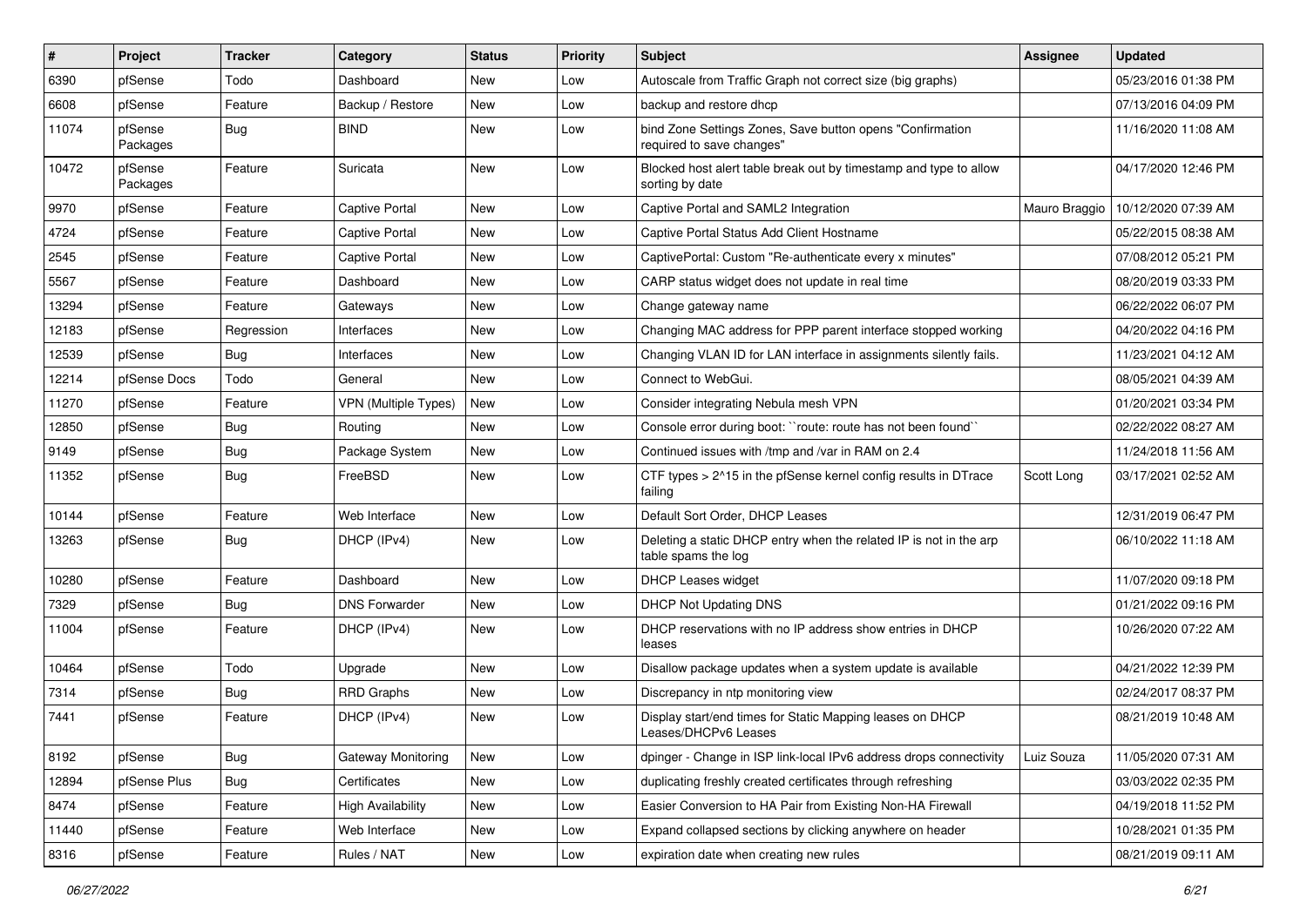| $\vert$ # | Project             | Tracker    | Category              | <b>Status</b>                 | <b>Priority</b> | <b>Subject</b>                                                                                                                     | Assignee             | <b>Updated</b>      |
|-----------|---------------------|------------|-----------------------|-------------------------------|-----------------|------------------------------------------------------------------------------------------------------------------------------------|----------------------|---------------------|
| 11471     | pfSense Docs        | Todo       | Development           | <b>New</b>                    | Low             | Feedback on Development - Developing Packages                                                                                      | Jim Pingle           | 02/19/2021 02:52 PM |
| 9454      | pfSense Docs        | Correction | Interfaces            | <b>New</b>                    | Low             | Feedback on IDS / IPS - Snort Suppression Lists                                                                                    | Jim Pingle           | 09/23/2020 02:44 PM |
| 11026     | pfSense<br>Packages | Feature    | FreeRADIUS            | New                           | Low             | Feedback on Packages — FreeRADIUS package                                                                                          |                      | 11/02/2020 07:21 AM |
| 9608      | pfSense Docs        | Correction | Recipes               | <b>New</b>                    | Low             | Feedback on Virtualization - Virtualizing pfSense with Hyper-V                                                                     | Jim Pingle           | 03/06/2021 04:29 PM |
| 5658      | pfSense             | <b>Bug</b> | Captive Portal        | Confirmed                     | Low             | Files with the same name cannot be uploaded to multiple captive<br>portal zones                                                    |                      | 12/18/2015 07:19 PM |
| 11566     | pfSense             | Bug        | Web Interface         | New                           | Low             | Firewall Maximum Table Entries "default size" is whatever is<br>entered                                                            |                      | 02/27/2021 10:01 AM |
| 11589     | pfSense             | Feature    | <b>Traffic Graphs</b> | <b>Pull Request</b><br>Review | Low             | Fix iftop experimental traffic fetcher, unify and improve output style                                                             |                      | 03/03/2021 03:30 PM |
| 8743      | pfSense             | Todo       | Gateways              | <b>New</b>                    | Low             | Gateway Groups page should list gateways in tier order                                                                             |                      | 08/14/2019 12:16 PM |
| 7289      | pfSense             | <b>Bug</b> | Certificates          | New                           | Low             | Generating 4096bit Certificate                                                                                                     |                      | 08/14/2019 09:56 AM |
| 2323      | pfSense             | Feature    | DHCP (IPv4)           | New                           | Low             | GUI doesn't allow to configure DHCP server to serve IP addresses<br>belonging to subnets wich are not associated with an interface |                      | 08/19/2019 10:27 AM |
| 9247      | pfSense<br>Packages | <b>Bug</b> | haproxy               | <b>New</b>                    | Low             | HAProxy multiple server selection on stats pages doesn't work                                                                      |                      | 01/02/2019 04:44 PM |
| 13098     | pfSense<br>Packages | <b>Bug</b> | haproxy               | Feedback                      | Low             | HAProxy Virtual IP broken link under Frontend setup                                                                                |                      | 04/27/2022 08:35 AM |
| 10952     | pfSense             | Bug        | Rules / NAT           | New                           | Low             | Inconsistency in Subnet Defaults Between Firewall Rules and<br><b>Interface Address Assignments</b>                                |                      | 10/09/2020 12:50 PM |
| 5480      | pfSense             | Todo       | Web Interface         | <b>New</b>                    | Low             | inconsistent display of default values in fields                                                                                   | <b>Jared Dillard</b> | 03/01/2016 04:59 PM |
| 8500      | pfSense             | Bug        | <b>Dynamic DNS</b>    | <b>New</b>                    | Low             | Incorrect categorization of status/info messages from phpDynDNS                                                                    |                      | 08/16/2019 12:50 PM |
| 11837     | pfSense<br>Packages | Feature    | <b>FRR</b>            | <b>New</b>                    | Low             | Increase field length of FRR Networks in Access Lists and Prefix<br>Lists                                                          |                      | 04/22/2021 07:10 AM |
| 3411      | pfSense             | Bug        | Dashboard             | <b>New</b>                    | Low             | Interfaces and statistics dashboard widgets very slow with large<br>numbers of interfaces                                          |                      | 01/24/2014 02:09 AM |
| 11343     | pfSense<br>Packages | <b>Bug</b> | <b>BIND</b>           | Feedback                      | Low             | Invalid link to pfSense-pkg-bind changelog                                                                                         | <b>Viktor Gurov</b>  | 04/05/2022 08:12 AM |
| 10918     | pfSense             | Feature    | Aliases / Tables      | New                           | Low             | IP Aliases de-duplication                                                                                                          |                      | 12/13/2020 11:37 PM |
| 13000     | pfSense             | <b>Bug</b> | <b>IPsec</b>          | New                           | Low             | IPsec AES-GCM encryption algorithm "Key Length" field should be<br>labeled "ICV Length"                                            |                      | 03/30/2022 07:40 AM |
| 6011      | pfSense             | <b>Bug</b> | Web Interface         | Confirmed                     | Low             | IPv6 link local fails HTTP REFERER check                                                                                           |                      | 09/04/2016 09:57 AM |
| 7788      | pfSense             | <b>Bug</b> | Dashboard             | <b>New</b>                    | Low             | Irregular updating of widgets like cpu/uptime on system widget.                                                                    |                      | 08/21/2019 09:03 AM |
| 7411      | pfSense<br>Packages | Todo       | ladvd                 | New                           | Low             | LADVD Devices not wide enough                                                                                                      |                      | 10/22/2017 05:04 AM |
| 10892     | pfSense             | Bug        | Rules / NAT           | New                           | Low             | Large number of VLAN/LANs make floating rules are to read                                                                          | <b>Jared Dillard</b> | 02/01/2021 03:29 PM |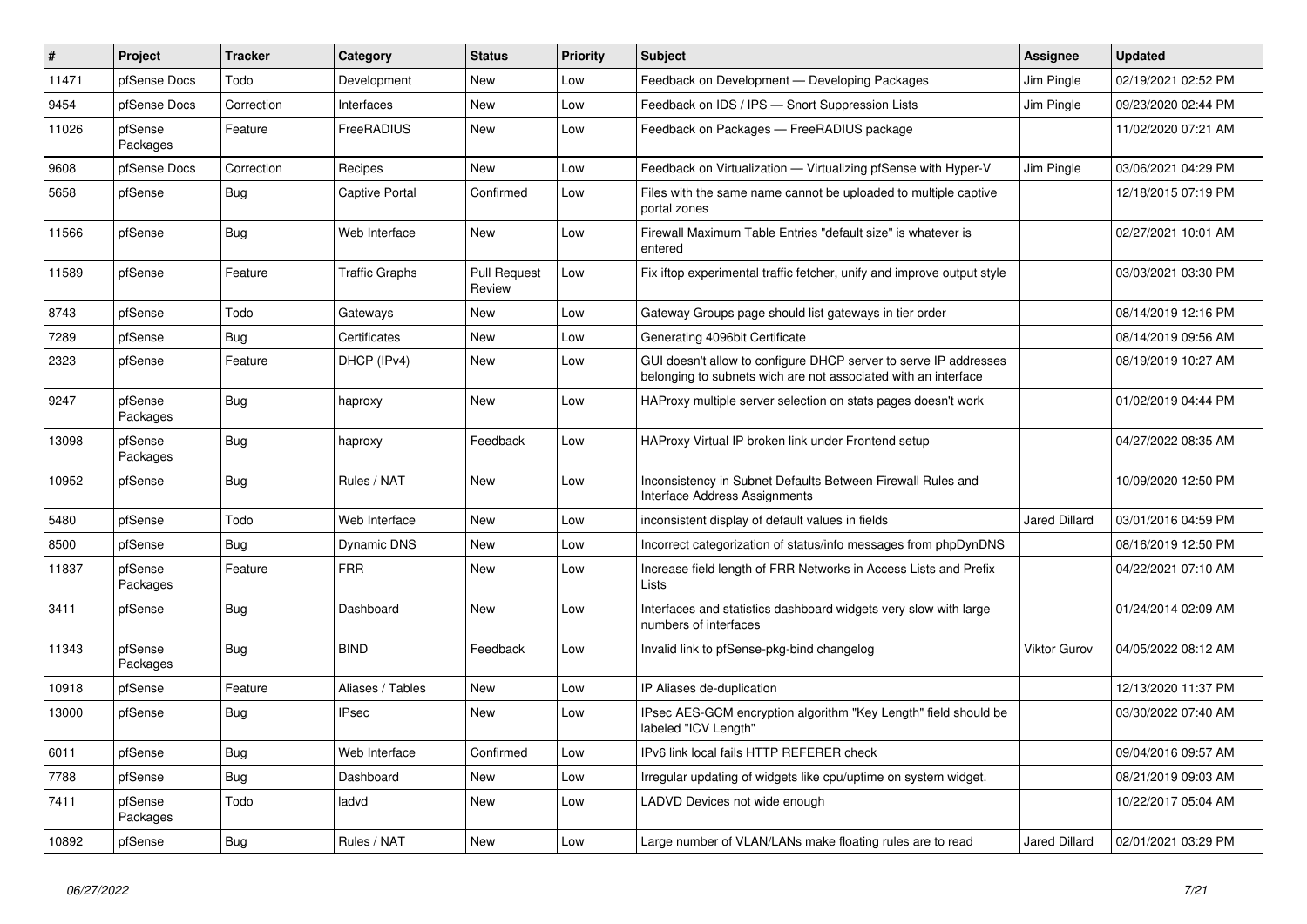| $\vert$ # | Project             | <b>Tracker</b> | Category                 | <b>Status</b> | <b>Priority</b> | <b>Subject</b>                                                                                               | <b>Assignee</b>     | <b>Updated</b>      |
|-----------|---------------------|----------------|--------------------------|---------------|-----------------|--------------------------------------------------------------------------------------------------------------|---------------------|---------------------|
| 11509     | pfSense<br>Packages | Bug            | <b>LCDProc</b>           | New           | Low             | LCD package - not starting at boot - stop and start in Status<br>Window not possible                         |                     | 02/23/2021 10:55 AM |
| 12734     | pfSense             | Bug            | Web Interface            | Incomplete    | Low             | Long hostname breaks DHCP leases layout                                                                      |                     | 01/31/2022 01:03 PM |
| 8502      | pfSense             | Bug            | Web Interface            | Confirmed     | Low             | main (top) menu items do not drop down in some cases                                                         |                     | 07/06/2020 02:39 PM |
| 9718      | pfSense             | Feature        | <b>Diagnostics</b>       | <b>New</b>    | Low             | Make diag_states_summary table sortable                                                                      |                     | 10/06/2020 09:12 AM |
| 3859      | pfSense             | Feature        | Gateway Monitoring       | New           | Low             | Make it possible to set the source IP address for gateway<br>monitoring                                      |                     | 11/06/2016 10:12 PM |
| 6055      | pfSense             | Bug            | Package System           | Confirmed     | Low             | Menu items may remain from packages no longer installed                                                      |                     | 06/18/2021 08:46 PM |
| 8846      | pfSense             | Bug            | Gateways                 | <b>New</b>    | Low             | Misleading gateway error message adding/editing static routes<br>using a disabled interface                  |                     | 08/21/2019 11:29 AM |
| 3162      | pfSense             | Feature        | PPP Interfaces           | New           | Low             | <b>MLPPP Status of connections</b>                                                                           |                     | 08/20/2019 10:20 AM |
| 13168     | pfSense             | Feature        | Dashboard                | <b>New</b>    | Low             | Multiple Dashboard views for a single user                                                                   |                     | 05/16/2022 07:53 AM |
| 2042      | pfSense             | <b>Bug</b>     | <b>NAT Reflection</b>    | Confirmed     | Low             | NAT reflection doesn't apply to self-initiated traffic                                                       |                     | 01/21/2021 10:38 PM |
| 7848      | pfSense             | Bug            | <b>Diagnostics</b>       | <b>New</b>    | Low             | NDP Table Sort by Expiration Error                                                                           |                     | 08/26/2019 02:56 PM |
| 7387      | pfSense             | Bug            | Dashboard                | <b>New</b>    | Low             | New Traffic Graph in dashboard resets inverted view to normal view                                           | Jared Dillard       | 12/11/2021 08:14 PM |
| 84        | pfSense             | Feature        | Web Interface            | New           | Low             | Nightly Filter Summary E-Mail                                                                                | Jim Pingle          | 04/03/2010 06:22 PM |
| 3889      | pfSense             | Bug            | <b>XML Parser</b>        | Confirmed     | Low             | Non relevant changes in config.xml                                                                           |                     | 08/13/2019 12:23 PM |
| 10690     | pfSense             | Bug            | Installer                | <b>New</b>    | Low             | Not possible to make UFS install on ZFS formatted drive                                                      |                     | 04/21/2022 12:39 PM |
| 13291     | pfSense Docs        | Todo           | Configuration            | New           | Low             | Notification documentation                                                                                   |                     | 06/21/2022 10:22 AM |
| 11530     | pfSense<br>Packages | Bug            | ntop                     | Feedback      | Low             | ntopng 4.2 needs to be updated to 4.3, Bug when accessing a host<br>for details                              |                     | 03/05/2022 08:35 PM |
| 13247     | pfSense<br>Packages | Bug            | open-vm-tools            | <b>New</b>    | Low             | Open-VM-Tools service actions do not work                                                                    |                     | 06/05/2022 07:09 PM |
| 9085      | pfSense<br>Packages | Feature        | OpenVPN Client<br>Export | New           | Low             | OpenVPN connect/disconnect scripts                                                                           |                     | 08/13/2019 09:15 AM |
| 11213     | pfSense             | Feature        | Gateways                 | <b>New</b>    | Low             | Option to mark gateway as down directly from Table                                                           |                     | 01/03/2021 07:09 AM |
| 6842      | pfSense             | Feature        | Package System           | New           | Low             | Package Manager progress bar should indicate overall progress                                                |                     | 08/21/2019 08:55 AM |
| 12248     | pfSense             | Feature        | Package System           | <b>New</b>    | Low             | Package Update Availability Notification                                                                     |                     | 11/28/2021 10:02 AM |
| 5469      | pfSense             | Bug            | Package System           | Confirmed     | Low             | package.dtd XSD schema is a piece of pathetic, useless,<br>unmaintained junk                                 |                     | 11/22/2015 06:26 AM |
| 4914      | pfSense             | Feature        | Diagnostics              | New           | Low             | <b>Packet Capture Settings</b>                                                                               |                     | 08/20/2019 08:51 AM |
| 13209     | pfSense<br>Packages | Bug            | pfBlockerNG              | New           | Low             | Parsing Filter log by pfBlockerNG creates IP Block log with<br>Source/Destination mixed up or wrong Direcion | <b>Viktor Gurov</b> | 05/25/2022 03:50 AM |
| 7365      | pfSense             | Feature        | Logging                  | New           | Low             | Pass firewall/filter rule set through logging for centralized loggers to<br>key on                           |                     | 03/07/2017 10:44 AM |
| 3943      | pfSense             | Feature        | <b>Operating System</b>  | New           | Low             | pf - divert-reply not implemented (usefull for haproxy)                                                      |                     | 10/16/2014 06:42 PM |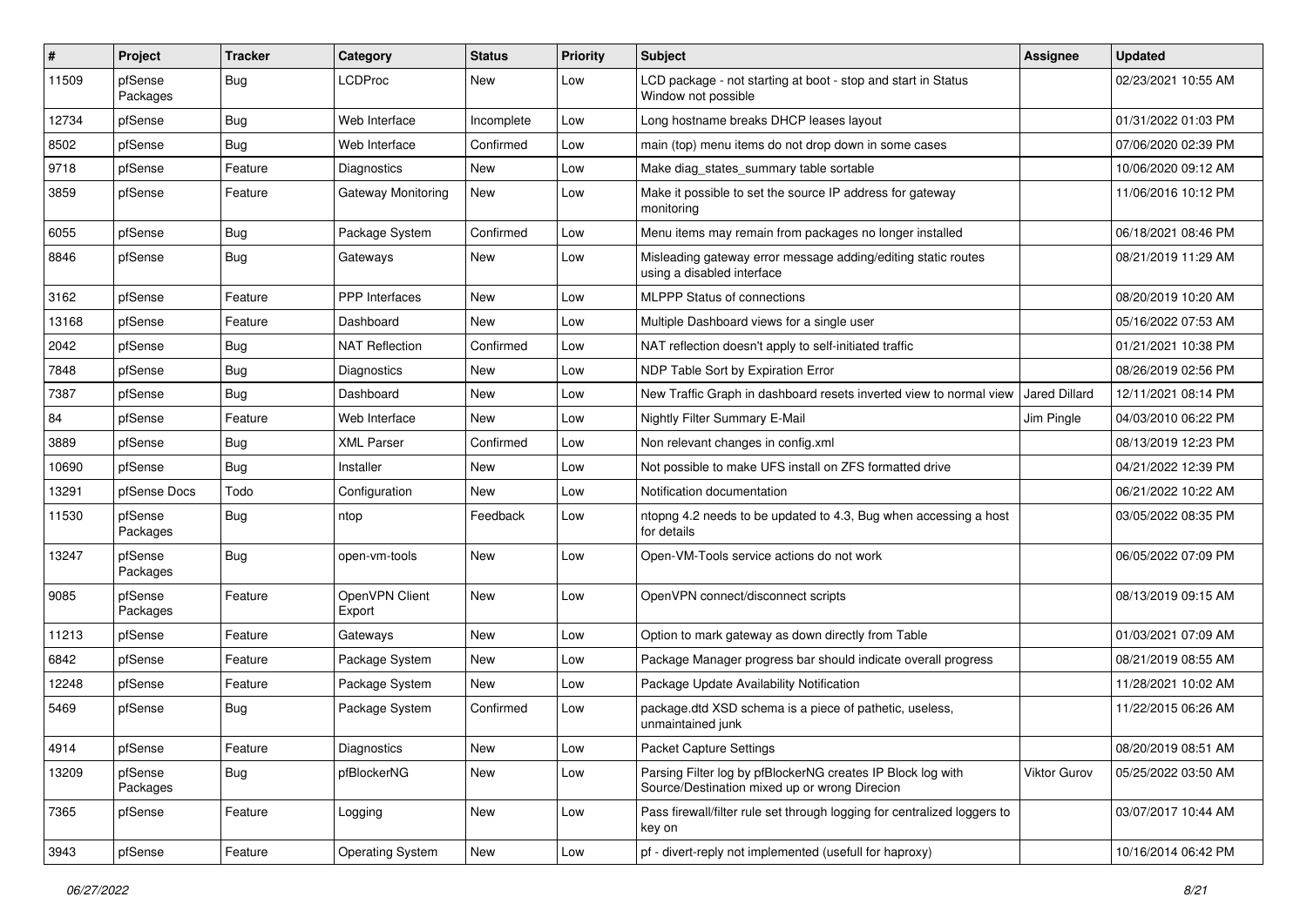| #     | Project             | <b>Tracker</b> | Category                    | <b>Status</b>                 | Priority | <b>Subject</b>                                                                                  | <b>Assignee</b>    | <b>Updated</b>      |
|-------|---------------------|----------------|-----------------------------|-------------------------------|----------|-------------------------------------------------------------------------------------------------|--------------------|---------------------|
| 6430  | pfSense             | <b>Bug</b>     | <b>DNS Resolver</b>         | Confirmed                     | Low      | pfsense should sanity-check hostnames when copying from<br>dhcpd.leases to /etc/hosts           |                    | 08/13/2019 01:23 PM |
| 8576  | pfSense             | Bug            | Rules / NAT                 | Feedback                      | Low      | pfSense stops passing traffic after some time when using Outbound<br>NAT pool w/ Sticky Address |                    | 10/28/2021 01:47 PM |
| 9353  | pfSense             | <b>Bug</b>     | Dashboard                   | <b>New</b>                    | Low      | PHPSession errors from limited access to dashboard and widgets                                  |                    | 10/06/2020 09:31 AM |
| 7531  | pfSense             | Feature        | Package System              | <b>New</b>                    | Low      | pkg behavior when encountering invalid SSL certificate                                          |                    | 05/08/2017 06:57 PM |
| 10204 | pfSense             | Feature        | Interfaces                  | <b>New</b>                    | Low      | Possible clarification of Track IPv6 Interface Subnet ID                                        |                    | 01/23/2020 01:04 PM |
| 6255  | pfSense             | Bug            | <b>PPP</b> Interfaces       | Confirmed                     | Low      | PPP Country/Provider/Plan configuration not saved                                               |                    | 04/25/2016 07:15 PM |
| 12393 | pfSense             | Bug            | Traffic Shaper (ALTQ)   New |                               | Low      | Priority of gOthersLow higher than default queues                                               |                    | 09/21/2021 02:48 PM |
| 9293  | pfSense             | Feature        | Web Interface               | <b>New</b>                    | Low      | Provide WebUI message (banner) prior to login                                                   |                    | 08/14/2019 02:39 PM |
| 6873  | pfSense             | Bug            | DHCP (IPv6)                 | <b>New</b>                    | Low      | radvd - Too many addresses in RDNSS section when previously<br>using DHCPv6                     | Dominic<br>McKeown | 06/06/2018 10:45 AM |
| 11093 | pfSense             | Bug            | <b>Wireless</b>             | <b>New</b>                    | Low      | ral(4) driver non-functional in arm64                                                           |                    | 11/21/2020 10:45 AM |
| 12013 | pfSense             | Bug            | Logging                     | <b>New</b>                    | Low      | Reading log data is inefficient in certain cases                                                |                    | 06/08/2021 07:35 AM |
| 12343 | pfSense             | Feature        | Diagnostics                 | <b>New</b>                    | Low      | Real time traffic monitoring                                                                    |                    | 09/06/2021 01:26 PM |
| 12813 | pfSense             | Feature        | Installer                   | <b>New</b>                    | Low      | Recover extra data in the installer                                                             |                    | 02/17/2022 07:52 AM |
| 10995 | pfSense             | Feature        | <b>Operating System</b>     | <b>New</b>                    | Low      | Remove VMware MSI-X from the PCI blacklist.                                                     |                    | 10/20/2020 11:40 AM |
| 10312 | pfSense             | Feature        | Rules / NAT                 | <b>New</b>                    | Low      | Reordering of NAT rules without dragging                                                        |                    | 03/03/2020 07:28 AM |
| 6361  | pfSense             | Bug            | Web Interface               | New                           | Low      | Responsive Mobile Menu issue                                                                    |                    | 05/16/2016 12:09 PM |
| 9887  | pfSense             | <b>Bug</b>     | Rules / NAT                 | <b>New</b>                    | Low      | Rule separator positions change when deleting multiple rules                                    |                    | 05/10/2022 03:11 PM |
| 9717  | pfSense             | Feature        | Web Interface               | New                           | Low      | Search box for pfsense?                                                                         |                    | 07/05/2020 02:14 PM |
| 13258 | pfSense             | Bug            | Console Menu                | <b>Pull Request</b><br>Review | Low      | secret menu option 100                                                                          | Jim Pingle         | 06/12/2022 01:44 PM |
| 1219  | pfSense             | Feature        | Developer Tools             | <b>New</b>                    | Low      | Ship DTRACE enabled kernels in the images                                                       |                    | 07/26/2017 03:14 AM |
| 12369 | pfSense<br>Packages | Feature        | Mail report                 | <b>New</b>                    | Low      | Skip If No Content issue                                                                        |                    | 09/14/2021 06:40 AM |
| 10989 | pfSense<br>Packages | <b>Bug</b>     | Snort                       | <b>New</b>                    | Low      | Snort alert page has hidden characters in IPv6 address                                          |                    | 10/17/2020 04:06 PM |
| 7683  | pfSense<br>Packages | Feature        | New Package<br>Request      | <b>New</b>                    | Low      | Splunk Universal Forwarder Package                                                              |                    | 08/19/2019 02:54 PM |
| 10994 | pfSense<br>Packages | <b>Bug</b>     | squidguard                  | <b>New</b>                    | Low      | SquidGuard Blacklists Restore Default button does not work                                      |                    | 10/20/2020 12:26 PM |
| 4451  | pfSense             | Bug            | DHCP (IPv4)                 | New                           | Low      | Status DHCP Leases shows double entries for static entries without<br>IP address                | Phillip Davis      | 05/21/2022 04:55 PM |
| 2234  | pfSense             | Bug            | Web Interface               | Confirmed                     | Low      | Status: Traffic Graph - only shows interface's subnet                                           |                    | 01/15/2022 08:33 PM |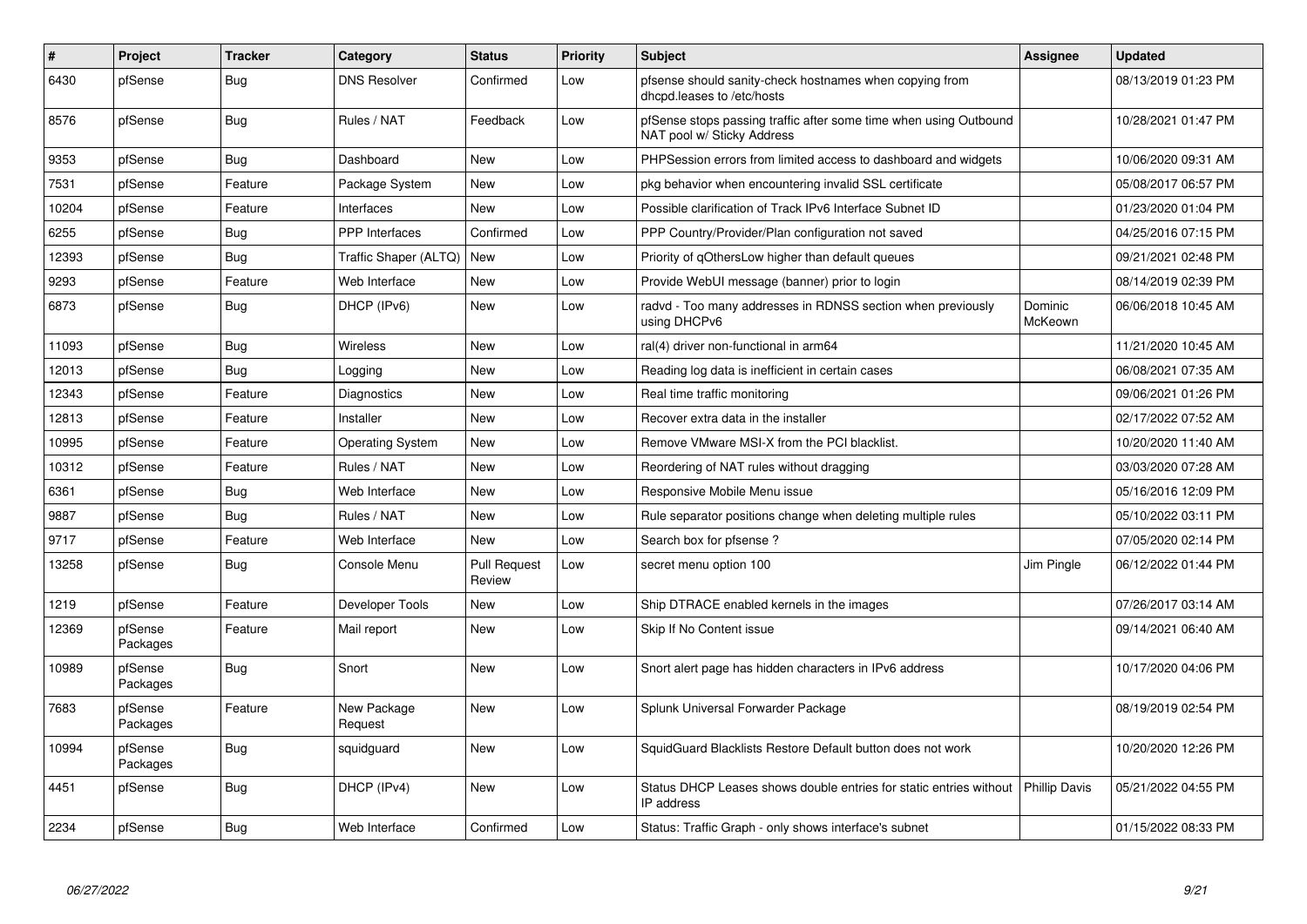| $\vert$ # | Project             | <b>Tracker</b> | Category                                 | <b>Status</b>                 | <b>Priority</b> | <b>Subject</b>                                                                                                               | <b>Assignee</b>      | <b>Updated</b>      |
|-----------|---------------------|----------------|------------------------------------------|-------------------------------|-----------------|------------------------------------------------------------------------------------------------------------------------------|----------------------|---------------------|
| 12264     | pfSense<br>Packages | Bug            | Squid                                    | Feedback                      | Low             | Stray <table> line in squid monitor.php</table>                                                                              | <b>Viktor Gurov</b>  | 12/23/2021 10:53 AM |
| 7442      | pfSense             | Feature        | <b>Diagnostics</b>                       | New                           | Low             | Suggestions for Diagnostics / ARP Table and Diagnostics / NDP<br>Table                                                       |                      | 08/21/2019 09:27 AM |
| 2357      | pfSense             | Feature        | Interfaces                               | New                           | Low             | Support Dual Stack Lite                                                                                                      |                      | 05/13/2014 09:39 PM |
| 6386      | pfSense             | Bug            | IPv6 Router<br>Advertisements<br>(RADVD) | <b>New</b>                    | Low             | Switching Router Advertisements to disabled should broadcast IP<br>Removal messages                                          |                      | 05/22/2016 10:44 PM |
| 8820      | pfSense             | Bug            | Rules / NAT                              | New                           | Low             | System/Advanced/Misc - "Do not kill connections when schedule<br>expires" UN-checked still leaves existing connections open. |                      | 07/28/2020 10:59 AM |
| 10959     | pfSense             | Bug            | <b>Traffic Graphs</b>                    | Feedback                      | Low             | Traffic graph stopped on interface used via netmap                                                                           |                      | 02/22/2021 02:57 AM |
| 6023      | pfSense<br>Packages | Bug            | Suricata                                 | New                           | Low             | Traffic Shaper (pfsense 2.3) Suricata V3.0 Inline Mode Operation                                                             | Luiz Souza           | 04/15/2016 05:59 AM |
| 6752      | pfSense<br>Packages | Todo           | <b>Status Traffic Totals</b>             | New                           | Low             | Traffic Totals Data Summary Graph                                                                                            | <b>Jared Dillard</b> | 11/08/2017 08:58 AM |
| 11508     | pfSense             | Todo           | Web Interface                            | <b>Pull Request</b><br>Review | Low             | Update SimplePie to to v1.5.6                                                                                                |                      | 02/23/2021 07:23 AM |
| 12070     | pfSense             | Bug            | DHCP (IPv4)                              | <b>New</b>                    | Low             | VLAN0 for WAN DHCP                                                                                                           |                      | 12/23/2021 04:31 PM |
| 6026      | pfSense             | Bug            | Rules / NAT                              | New                           | Low             | webinterface, firewall rules, wrapping of columns or visible<br>(horizontal) scrollbar needed when contents doesnt fit       | <b>Jared Dillard</b> | 08/20/2019 03:40 PM |
| 6697      | pfSense             | Todo           | Web Interface                            | New                           | Low             | White squares around the numeric values in the Status / Queues<br>page                                                       | <b>Jared Dillard</b> | 08/15/2016 03:19 AM |
| 12178     | pfSense<br>Packages | Bug            | WireGuard                                | New                           | Low             | WireGuard always shows 'Configuring WireGuard tunnelsdone.'<br>message on boot                                               |                      | 07/30/2021 06:58 AM |
| 12612     | pfSense             | Bug            | <b>DNS Resolver</b>                      | New                           | Normal          | DNS Resolver is restarted during every "rc.newwanip" event                                                                   |                      | 06/03/2022 07:13 AM |
| 13302     | pfSense Docs        | New Content    | Virtualization                           | New                           | Normal          | Feature - recipe for pfSense with two NICs in Azure                                                                          |                      | 06/26/2022 07:34 PM |
| 5850      | pfSense             | Feature        | User Manager /<br>Privileges             | New                           | Normal          | Limit "WebCfg - System: User Manager page" privilege to<br>non-admins and non-admin groups                                   |                      | 02/19/2017 10:04 AM |
| 2358      | pfSense             | Feature        | Rules / NAT                              | New                           | Normal          | NAT64 Support                                                                                                                |                      | 04/16/2022 06:52 PM |
| 12215     | pfSense             | Regression     | OpenVPN                                  | Feedback                      | Normal          | OpenVPN does not resync when running on a gateway group                                                                      |                      | 12/22/2021 05:49 AM |
| 8177      | pfSense             | Bug            | Package System                           | New                           | Normal          | /xsl/package.xsl" is referenced in package XML files but not on<br>the firewall                                              |                      | 08/14/2019 09:56 AM |
| 11956     | pfSense             | Feature        | Web Interface                            | New                           | Normal          | "add" button in the top of pages with many user-added items                                                                  |                      | 07/10/2021 01:01 PM |
| 10712     | pfSense             | Bug            | Rules / NAT                              | New                           | Normal          | "default allow LAN IPv6 to any" rule does not work right after boot<br>when using IPv6 PD                                    |                      | 06/30/2020 12:17 AM |
| 12552     | pfSense             | Bug            | OpenVPN                                  | New                           | Normal          | "Pull DNS" option within OpenVPN client does not cause pfSense to<br>use DNS servers assigned by remote OpenVPN server       |                      | 12/08/2021 08:45 AM |
| 11548     | pfSense             | Bug            | Rules / NAT                              | New                           | Normal          | "rule expands to no valid combination" error from port forward<br>automatic rule mixing IPv4 and IPv6 elements               |                      | 02/27/2021 03:18 PM |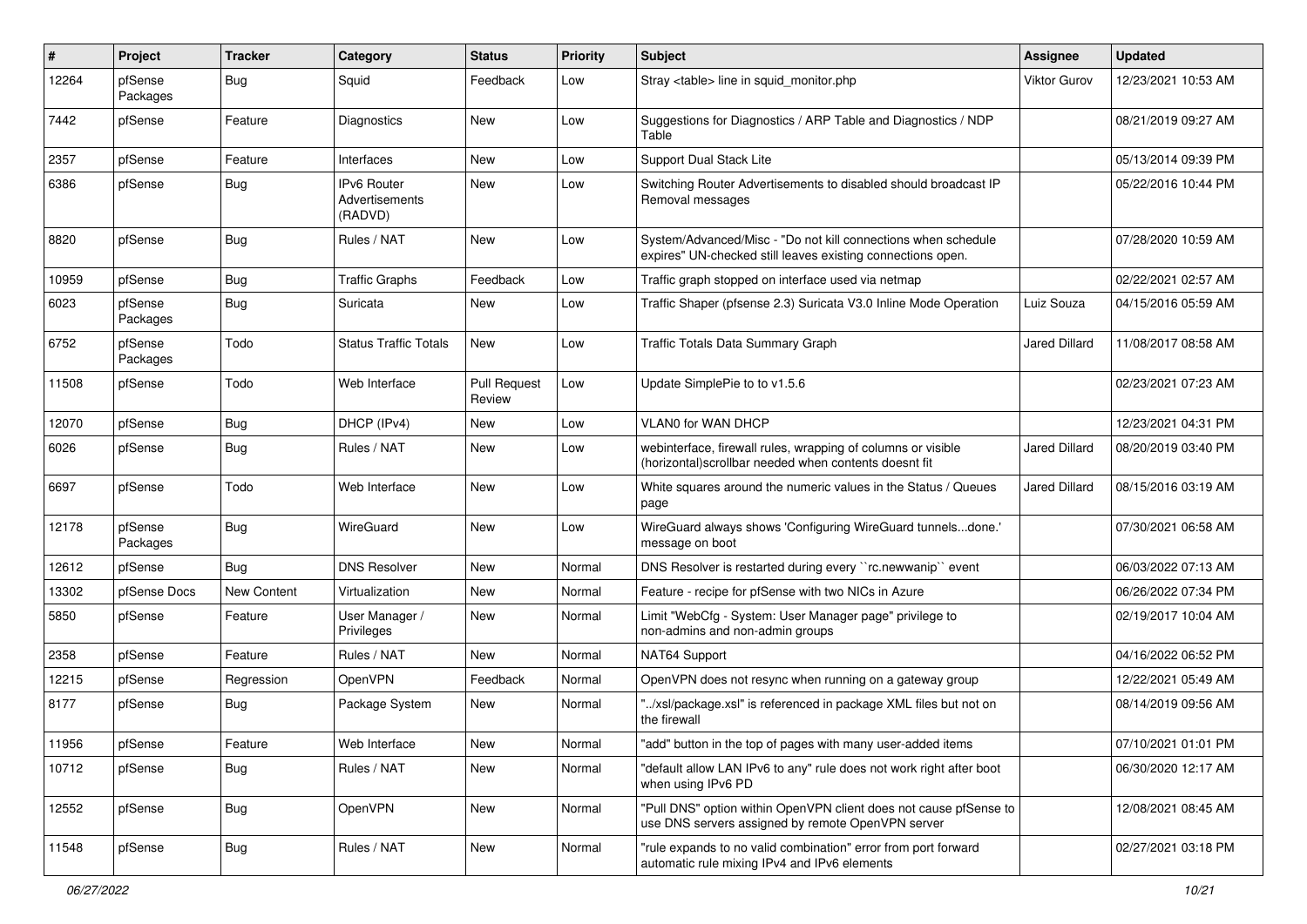| #     | Project             | <b>Tracker</b> | Category                            | <b>Status</b> | Priority | <b>Subject</b>                                                                                                                      | <b>Assignee</b>     | <b>Updated</b>      |
|-------|---------------------|----------------|-------------------------------------|---------------|----------|-------------------------------------------------------------------------------------------------------------------------------------|---------------------|---------------------|
| 10909 | pfSense<br>Packages | Feature        | <b>PIMD</b>                         | <b>New</b>    | Normal   | #define MAXVIFS 32 to 64                                                                                                            |                     | 04/21/2022 12:39 PM |
| 8176  | pfSense             | <b>Bug</b>     | Package System                      | <b>New</b>    | Normal   | ./schema/packages.dtd -- referenced in *xml, but missing?                                                                           |                     | 12/09/2017 06:52 PM |
| 10900 | pfSense<br>Packages | <b>Bug</b>     | Backup                              | Feedback      | Normal   | /packages/backup/backup.php?a=download&t=backup HTTP<br>504, or Sends PHP Error Message as ASCII/Text file Named<br>pfsense.bak.tgz |                     | 04/05/2022 01:51 AM |
| 8207  | pfSense             | <b>Bug</b>     | <b>Operating System</b>             | <b>New</b>    | Normal   | 2.4 cannot boot as a Xen VM with more than 7 NICs                                                                                   |                     | 06/25/2022 05:42 PM |
| 8963  | pfSense             | <b>Bug</b>     | <b>Traffic Shaper</b><br>(Limiters) | <b>New</b>    | Normal   | 2.4.4 Limiters don't work after CARP fail-over                                                                                      |                     | 12/10/2018 06:40 AM |
| 12796 | pfSense             | <b>Bug</b>     | Upgrade                             | Confirmed     | Normal   | 2.5.2 -> 2.6.0 upgrade segfaults if certain packages are installed.                                                                 |                     | 05/24/2022 07:43 AM |
| 1388  | pfSense             | Feature        | Multi-WAN                           | New           | Normal   | 3G outbound failover connection with auto dial-up and hang-up                                                                       |                     | 08/21/2019 11:27 AM |
| 5253  | pfSense             | <b>Bug</b>     | <b>PPP</b> Interfaces               | New           | Normal   | 3gstats.php 100% CPU                                                                                                                |                     | 01/08/2022 05:02 PM |
| 11210 | pfSense<br>Packages | Feature        | Suricata                            | Feedback      | Normal   | 3rd party rulesets                                                                                                                  | <b>Viktor Gurov</b> | 11/24/2021 04:21 AM |
| 7235  | pfSense             | Bug            | <b>IPsec</b>                        | <b>New</b>    | Normal   | 4860 has not got significant IPsec performance rising with enabled<br>HW acceleration                                               | Luiz Souza          | 12/18/2021 04:32 PM |
| 2117  | pfSense             | Feature        | Operating System                    | <b>New</b>    | Normal   | 6RD support for ISPs like Swisscom                                                                                                  |                     | 08/22/2014 10:40 AM |
| 9585  | pfSense             | <b>Bug</b>     | Interfaces                          | <b>New</b>    | Normal   | 6RD: Unable to reach hosts on within same 6rd-domain                                                                                |                     | 08/14/2019 02:39 PM |
| 9749  | pfSense<br>Packages | Feature        | Status Monitoring                   | New           | Normal   | 95th percentile missing for quality in monitoring                                                                                   |                     | 09/12/2019 10:39 AM |
| 7899  | pfSense             | <b>Bug</b>     | Traffic Shaper (ALTQ)   New         |               | Normal   | a floating 'match' rule on LAN does not put traffic from a broswer on<br>a clientpc into a shaper queue                             |                     | 09/28/2017 09:16 AM |
| 1924  | pfSense             | Feature        | <b>Captive Portal</b>               | <b>New</b>    | Normal   | Ability of CP's allowed IP addresses to use aliases                                                                                 |                     | 07/26/2018 04:28 AM |
| 12665 | pfSense             | Feature        | Rules / NAT                         | New           | Normal   | Ability to add custom pf rules from the GUI                                                                                         |                     | 01/07/2022 09:30 AM |
| 7405  | pfSense             | Feature        | DHCP (IPv4)                         | <b>New</b>    | Normal   | Ability to add dhcp host reservations from "Diagnostics -> ARP<br>table"                                                            |                     | 10/12/2020 08:22 AM |
| 8236  | pfSense             | Feature        | <b>DNS Resolver</b>                 | <b>New</b>    | Normal   | Ability to configure "forward-first" and "forward-host" options for<br>more robust domain overrides in DNS Resolver                 |                     | 12/26/2017 01:26 AM |
| 2218  | pfSense             | Feature        | CARP                                | <b>New</b>    | Normal   | Ability to delay CARP master status at boot time                                                                                    |                     | 03/03/2021 11:57 AM |
| 855   | pfSense             | Feature        | Multi-WAN                           | New           | Normal   | Ability to selectively kill states on gateways recovery                                                                             |                     | 03/11/2022 08:30 AM |
| 3185  | pfSense             | Feature        | DHCP (IPv6)                         | New           | Normal   | Accommodate a DHCPv6 failover-like mechanism                                                                                        |                     | 11/24/2017 10:44 AM |
| 8213  | pfSense<br>Packages | Bug            | haproxy                             | <b>New</b>    | Normal   | acl src file not populated from alias                                                                                               |                     | 12/21/2017 02:02 PM |
| 9299  | pfSense<br>Packages | Feature        | <b>ACME</b>                         | New           | Normal   | ACME package: Automate add/remove firewall rule for port<br>forwarding                                                              |                     | 01/30/2019 10:09 PM |
| 12670 | pfSense<br>Packages | <b>Bug</b>     | <b>ACME</b>                         | <b>New</b>    | Normal   | ACME package writes credentials to system log                                                                                       | <b>Viktor Gurov</b> | 03/07/2022 10:58 AM |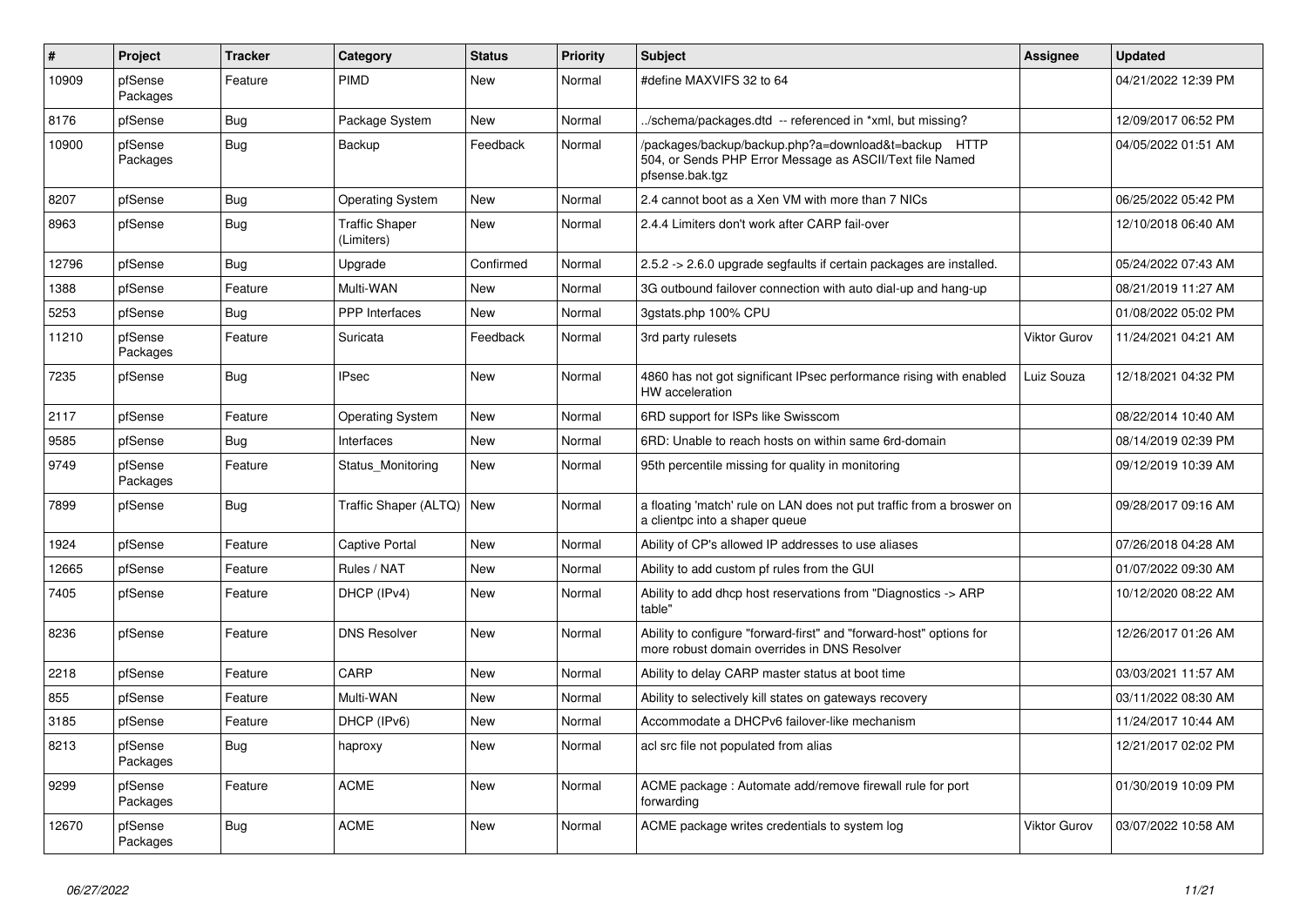| $\vert$ # | Project             | <b>Tracker</b> | Category              | <b>Status</b>                 | Priority | <b>Subject</b>                                                                                            | Assignee            | <b>Updated</b>      |
|-----------|---------------------|----------------|-----------------------|-------------------------------|----------|-----------------------------------------------------------------------------------------------------------|---------------------|---------------------|
| 12623     | pfSense<br>Packages | Bug            | ACME                  | New                           | Normal   | acme.sh package   DNS-ISPConfig settings                                                                  | <b>Viktor Gurov</b> | 03/10/2022 03:42 PM |
| 9833      | pfSense<br>Packages | Feature        | <b>ACME</b>           | <b>New</b>                    | Normal   | ACME: add ability to use custom ACME server                                                               |                     | 04/07/2022 11:31 AM |
| 8560      | pfSense<br>Packages | Bug            | <b>ACME</b>           | <b>New</b>                    | Normal   | ACME: can't update DNS records in DNSMadeEasy registar for<br>several domains with different API keys/ids |                     | 06/08/2018 01:28 PM |
| 8285      | pfSense             | Bug            | Web Interface         | <b>New</b>                    | Normal   | Actions on stale data may result in catastrophic results                                                  |                     | 01/16/2018 08:08 PM |
| 12570     | pfSense Docs        | Correction     | General               | <b>New</b>                    | Normal   | Active appliance list missing 6100                                                                        |                     | 12/06/2021 11:41 AM |
| 13136     | pfSense<br>Packages | Feature        | pfBlockerNG           | <b>New</b>                    | Normal   | Add crypt0rr DNS-over-HTTPS (DOH) provider list feeds                                                     |                     | 05/07/2022 02:27 AM |
| 96        | pfSense             | Feature        | Rules / NAT           | <b>New</b>                    | Normal   | Add "All local networks" to source and destination drop down boxen<br>in firewall rules                   |                     | 02/06/2016 04:53 AM |
| 8224      | pfSense<br>Packages | Feature        | FreeRADIUS            | <b>New</b>                    | Normal   | Add "OU" field to FreeRADIUS page                                                                         |                     | 02/21/2018 12:53 AM |
| 12162     | pfSense Docs        | Todo           | Products              | <b>New</b>                    | Normal   | Add "usb reset" as possible solution for non-booting flash drives on<br>the SG-1100                       |                     | 10/07/2021 02:19 PM |
| 12546     | pfSense Plus        | Feature        | Authentication        | <b>New</b>                    | Normal   | Add 2FA Support to pfSense Plus Local Database Authentication                                             |                     | 06/25/2022 05:30 PM |
| 5474      | pfSense             | Feature        | Interfaces            | <b>New</b>                    | Normal   | Add 802.1x configuration to wired interfaces.                                                             |                     | 03/16/2016 04:32 PM |
| 4776      | pfSense             | Feature        | <b>Wireless</b>       | New                           | Normal   | Add 802.1x dynamic vlan support                                                                           |                     | 10/02/2020 07:42 AM |
| 7888      | pfSense             | Feature        | Package System        | <b>New</b>                    | Normal   | Add a button in package manager GUI to upgrade all packages                                               |                     | 09/28/2017 05:50 AM |
| 7761      | pfSense             | Feature        | Rules / NAT           | <b>New</b>                    | Normal   | Add a way to match on IPv6 proto=0 (hop-by-hop header extension)                                          |                     | 08/13/2019 03:49 PM |
| 6917      | pfSense             | Feature        | Upgrade               | <b>New</b>                    | Normal   | Add ability to choose from what IP/IFACE you search for updates                                           |                     | 11/11/2016 09:51 AM |
| 6038      | pfSense             | Feature        | Interfaces            | <b>New</b>                    | Normal   | Add ability to configure which interface is chosen for defining<br>hostname IP in /etc/hosts              |                     | 07/07/2017 09:56 AM |
| 12190     | pfSense             | Feature        | Rules / NAT           | <b>New</b>                    | Normal   | Add ability to reference ipv6 prefix in firewall rules and aliases                                        |                     | 08/05/2021 01:47 PM |
| 10872     | pfSense<br>Packages | Feature        | Suricata              | Feedback                      | Normal   | Add adjustable notification for Severity Alert                                                            | Viktor Gurov        | 08/20/2021 07:52 AM |
| 11156     | pfSense<br>Packages | Feature        | pfBlockerNG           | <b>New</b>                    | Normal   | Add an option include subdomains for the noAAAA feature                                                   |                     | 12/11/2020 10:19 AM |
| 12300     | pfSense             | Feature        | Hardware / Drivers    | <b>New</b>                    | Normal   | Add Aquantia Atlantic driver to pfsense                                                                   |                     | 09/14/2021 06:49 AM |
| 13304     | pfSense             | Feature        | Traffic Shaper (ALTQ) | <b>Pull Request</b><br>Review | Normal   | Add Broadcom Netextreme II (bxe) to the altg capable check                                                |                     | 06/26/2022 11:31 PM |
| 10962     | pfSense             | Feature        | <b>Dynamic DNS</b>    | <b>New</b>                    | Normal   | Add Cpanel support for Dynamic DNS Clients                                                                |                     | 12/28/2020 01:56 PM |
| 9912      | pfSense<br>Packages | Feature        | ntop                  | <b>New</b>                    | Normal   | add custom DPI to ntopng                                                                                  |                     | 11/18/2019 10:57 AM |
| 13135     | pfSense<br>Packages | Feature        | pfBlockerNG           | New                           | Normal   | Add dibdot DoH-IP-blocklists feeds                                                                        | Viktor Gurov        | 05/08/2022 01:50 AM |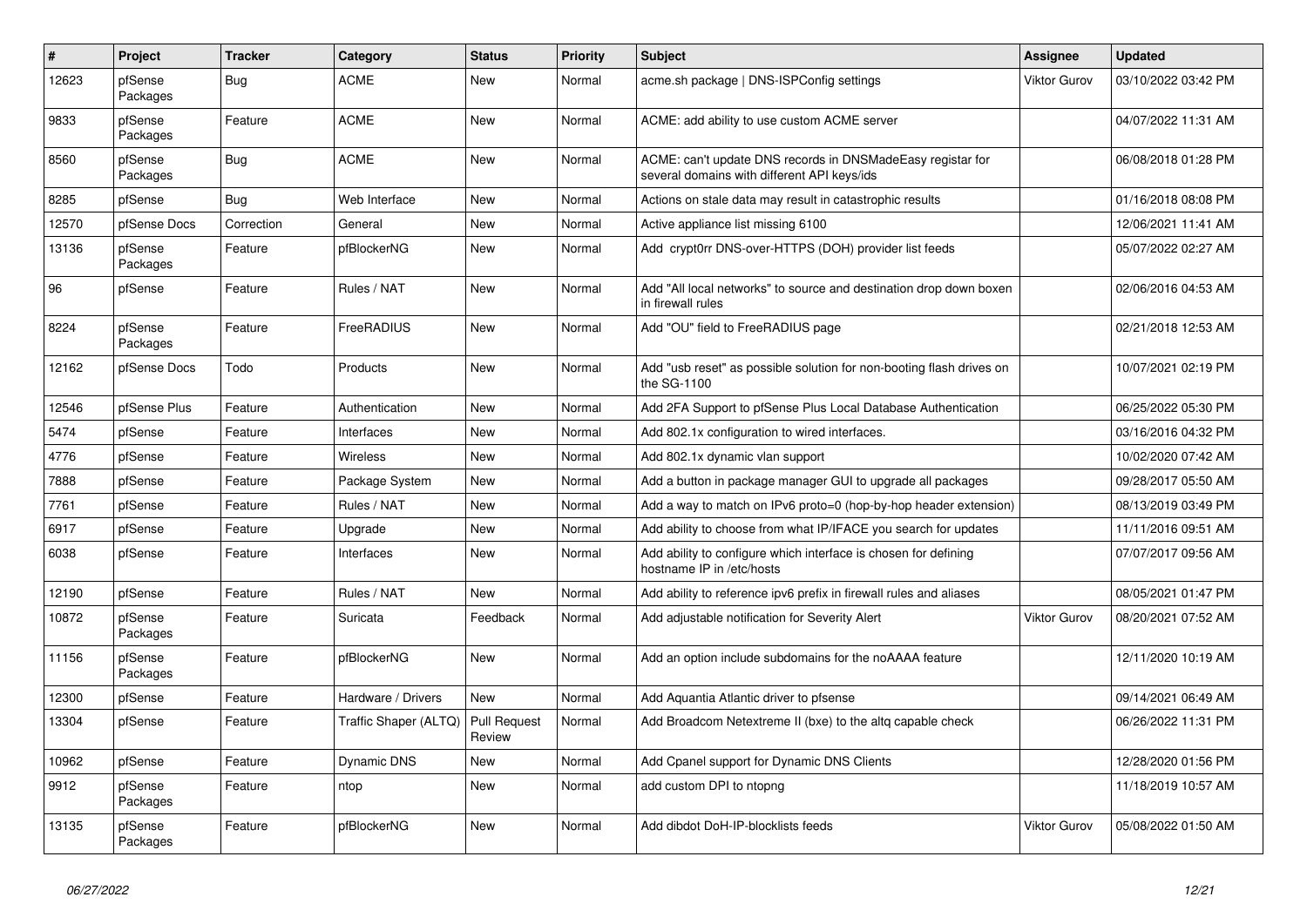| #     | <b>Project</b>      | <b>Tracker</b> | Category                    | <b>Status</b> | <b>Priority</b> | <b>Subject</b>                                                                                      | <b>Assignee</b> | <b>Updated</b>      |
|-------|---------------------|----------------|-----------------------------|---------------|-----------------|-----------------------------------------------------------------------------------------------------|-----------------|---------------------|
| 9200  | pfSense<br>Packages | Todo           | <b>ACME</b>                 | New           | Normal          | Add DNS support for Google domain to Acme manager                                                   | Jim Pingle      | 02/15/2022 03:16 AM |
| 12097 | pfSense<br>Packages | Feature        | pfBlockerNG                 | <b>New</b>    | Normal          | Add dnsbl and geoip logs to system log                                                              |                 | 07/06/2021 01:25 PM |
| 3899  | pfSense             | Feature        | Web Interface               | <b>New</b>    | Normal          | Add feature to allow reordering of <package> items in config.xml</package>                          |                 | 09/27/2014 04:40 PM |
| 13201 | pfSense<br>Packages | Feature        | pfBlockerNG                 | New           | Normal          | Add FireHol Security IP Feeds                                                                       |                 | 05/23/2022 06:34 AM |
| 12465 | pfSense<br>Packages | Feature        | haproxy                     | <b>New</b>    | Normal          | Add forwardfor advanced usecases                                                                    |                 | 10/16/2021 07:35 PM |
| 7720  | pfSense             | Feature        | Hardware / Drivers          | New           | Normal          | Add general watchdog kernel modules (like ichwd) and watchdogd<br>support in the GUI.               |                 | 08/19/2019 01:20 PM |
| 8372  | pfSense             | Feature        | Logging                     | New           | Normal          | add gui setting to adjust refresh rate for dynamic firewall logs                                    |                 | 08/14/2019 10:31 AM |
| 4628  | pfSense             | Feature        | Web Interface               | <b>New</b>    | Normal          | Add GUI to manage loader tunables (e.g. loader.conf.local)                                          |                 | 09/16/2015 04:28 PM |
| 13244 | pfSense             | Feature        | Web Interface               | New           | Normal          | Add help text under Timezone settings in the GUI                                                    |                 | 06/03/2022 01:00 PM |
| 6412  | pfSense             | Feature        | <b>Operating System</b>     | New           | Normal          | Add includedir directive for /var/etc/xinet.d to xinetd configuration                               |                 | 08/13/2019 01:23 PM |
| 12711 | pfSense<br>Packages | Feature        | Telegraf                    | <b>New</b>    | Normal          | Add InfluxDB V2 support                                                                             |                 | 01/21/2022 02:54 AM |
| 746   | pfSense             | Feature        | Rules / NAT                 | <b>New</b>    | Normal          | Add interface group to source/dest drop downs                                                       |                 | 07/19/2010 05:10 PM |
| 12459 | pfSense             | Todo           | <b>Virtual IP Addresses</b> | New           | Normal          | Add IP Alias subnet input validation                                                                |                 | 10/15/2021 09:35 AM |
| 7626  | pfSense             | Feature        | Interfaces                  | New           | Normal          | Add IPoE support for WAN                                                                            |                 | 01/01/2022 12:31 AM |
| 9798  | pfSense<br>Packages | Feature        | pfBlockerNG                 | <b>New</b>    | Normal          | add ipv4 and ipv6 dnscrypt-resolvers feeds                                                          |                 | 10/14/2021 09:48 AM |
| 11703 | pfSense<br>Packages | Feature        | <b>FRR</b>                  | New           | Normal          | add Krill and Routinator support BGP RPKI                                                           |                 | 03/18/2021 07:47 PM |
| 1136  | pfSense             | Feature        | Rules / NAT                 | New           | Normal          | Add logic to automatically avoid route-to for static route networks                                 |                 | 10/09/2018 05:11 AM |
| 12860 | pfSense<br>Packages | Feature        | New Package<br>Request      | New           | Normal          | add mmc-utils package to all images                                                                 |                 | 02/24/2022 07:18 AM |
| 8099  | pfSense<br>Packages | Feature        | Telegraf                    | New           | Normal          | Add more configuration flexibility to Telegraf                                                      |                 | 08/13/2019 09:39 AM |
| 12285 | pfSense<br>Packages | Feature        | Suricata                    | In Progress   | Normal          | Add more EVE Logged Traffic protocols                                                               | Viktor Gurov    | 08/20/2021 08:22 AM |
| 8558  | pfSense             | Feature        | Web Interface               | New           | Normal          | Add more table sorting in various UI pages                                                          |                 | 08/21/2019 09:14 AM |
| 753   | pfSense             | Feature        | OpenVPN                     | New           | Normal          | Add OpenVPN foreign option support                                                                  |                 | 09/02/2019 10:38 AM |
| 13009 | pfSense             | Feature        | OpenVPN                     | New           | Normal          | Add option for multiple remote addresses to OpenVPN Client                                          |                 | 03/31/2022 12:42 PM |
| 7800  | pfSense             | Feature        | Logging                     | New           | Normal          | Add option for state logging                                                                        |                 | 08/13/2019 03:51 PM |
| 7686  | pfSense<br>Packages | Feature        | haproxy                     | New           | Normal          | Add option in HAProxy to configure SSL defaults based on the<br>Mozilla SSL Configuration Generator |                 | 08/16/2019 01:09 PM |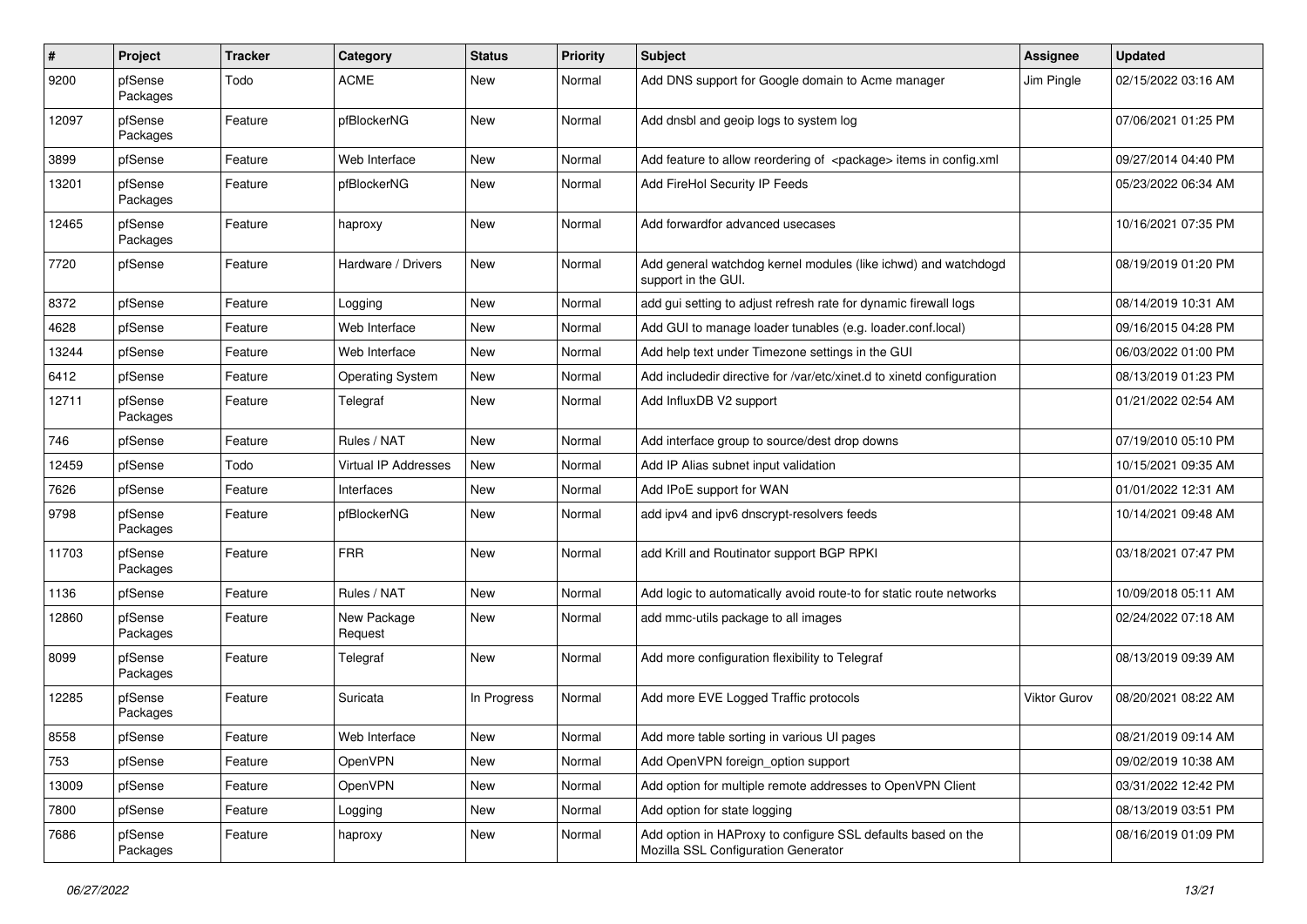| $\overline{\boldsymbol{H}}$ | Project             | <b>Tracker</b> | Category                    | <b>Status</b>                 | <b>Priority</b> | <b>Subject</b>                                                                            | Assignee            | <b>Updated</b>      |
|-----------------------------|---------------------|----------------|-----------------------------|-------------------------------|-----------------|-------------------------------------------------------------------------------------------|---------------------|---------------------|
| 11056                       | pfSense             | Feature        | Interfaces                  | <b>New</b>                    | Normal          | Add option to disable flow-control on interfaces in GUI                                   |                     | 11/11/2020 04:41 PM |
| 4098                        | pfSense             | Feature        | Authentication              | <b>New</b>                    | Normal          | Add option to force a password change on login                                            |                     | 08/21/2019 10:31 AM |
| 12329                       | pfSense<br>Packages | Feature        | Avahi                       | New                           | Normal          | Add optional floating firewall rules for IPv4 and IPv6                                    |                     | 02/09/2022 04:43 PM |
| 8330                        | pfSense             | Feature        | DHCP (IPv4)                 | New                           | Normal          | add options for ddns-local-address statements                                             |                     | 04/27/2021 12:31 PM |
| 3882                        | pfSense             | Feature        | Web Interface               | New                           | Normal          | Add OUI database to the base system, remove dependency on<br>nmap                         |                     | 03/08/2018 06:44 PM |
| 10547                       | pfSense<br>Packages | Feature        | New Package<br>Request      | <b>New</b>                    | Normal          | Add package addrwatch. Addrwatch is like arpwatch but works with<br>ipv4 and ipv6         |                     | 05/11/2020 09:20 AM |
| 9315                        | pfSense<br>Packages | Feature        | New Package<br>Request      | <b>New</b>                    | Normal          | Add Package: dnscrypt-proxy                                                               |                     | 03/05/2021 02:38 AM |
| 2771                        | pfSense             | Feature        | Rules / NAT                 | New                           | Normal          | Add packet tracing simulator                                                              |                     | 08/13/2019 12:24 PM |
| 10839                       | pfSense             | Feature        | Traffic Shaper (ALTQ)       | New                           | Normal          | Add popular messengers to the Traffic Shaper Wizard                                       |                     | 08/18/2020 10:07 AM |
| 5360                        | pfSense             | Feature        | UPnP/NAT-PMP                | New                           | Normal          | Add possibility to configure independent "UPnP & NAT-PMP"<br>instances                    |                     | 10/31/2015 04:25 AM |
| 8216                        | pfSense<br>Packages | Feature        | Telegraf                    | New                           | Normal          | Add prometheus output for telegraf                                                        |                     | 09/09/2020 05:33 AM |
| 9060                        | pfSense             | Feature        | Logging                     | <b>New</b>                    | Normal          | add rule name filtering field for firewall log viewer                                     |                     | 08/14/2019 12:38 PM |
| 4997                        | pfSense             | Feature        | Rules / NAT                 | New                           | Normal          | Add setting option to choose default log action for new firewall rules                    |                     | 08/20/2019 03:29 PM |
| 9044                        | pfSense<br>Packages | Feature        | New Package<br>Request      | <b>New</b>                    | Normal          | <b>Add SoftEther</b>                                                                      |                     | 11/02/2019 10:51 AM |
| 1979                        | pfSense             | Feature        | Aliases / Tables            | New                           | Normal          | Add some default read-only system aliases                                                 | Jim Pingle          | 08/21/2019 11:01 AM |
| 9721                        | pfSense<br>Packages | Feature        | Squid                       | Feedback                      | Normal          | add squidclient -h 127.0.0.1 mgr:info output to Diagnostics / Squid<br>and status.php     | <b>Viktor Gurov</b> | 04/22/2022 02:21 AM |
| 9222                        | pfSense             | Feature        | Authentication              | <b>New</b>                    | Normal          | Add sshguard log when release an IP                                                       |                     | 08/14/2019 01:00 PM |
| 13058                       | pfSense             | Todo           | Rules / NAT                 | New                           | Normal          | Add static routes and directly connected networks back to policy<br>route negation rules  |                     | 04/13/2022 08:05 AM |
| 5525                        | pfSense             | Feature        | OpenVPN                     | <b>New</b>                    | Normal          | Add static routes for OpenVPN client remote peer addresses when<br>using non-default WANs |                     | 11/25/2015 08:44 AM |
| 11997                       | pfSense<br>Packages | Bug            | <b>IPsec Profile Wizard</b> | New                           | Normal          | Add Support for Android Strongswan Profiles in the Profile Wizard                         | Jim Pingle          | 07/10/2021 07:51 PM |
| 12507                       | pfSense<br>Packages | <b>Bug</b>     | softflowd                   | <b>Pull Request</b><br>Review | Normal          | Add support for bi-directional flows in softflowd                                         |                     | 11/11/2021 03:53 AM |
| 13296                       | pfSense             | Feature        | DHCP (IPv6)                 | <b>New</b>                    | Normal          | Add support for DHCP6 OPTION_PD_EXCLUDE (RFC 6603)                                        |                     | 06/24/2022 10:10 PM |
| 12286                       | pfSense<br>Packages | <b>Bug</b>     | FreeRADIUS                  | New                           | Normal          | Add support for ntlm_auth in LDAP                                                         |                     | 08/20/2021 08:27 AM |
| 13260                       | pfSense             | Feature        | Authentication              | <b>New</b>                    | Normal          | Add support for OpenVPN static-challenge                                                  |                     | 06/09/2022 02:04 PM |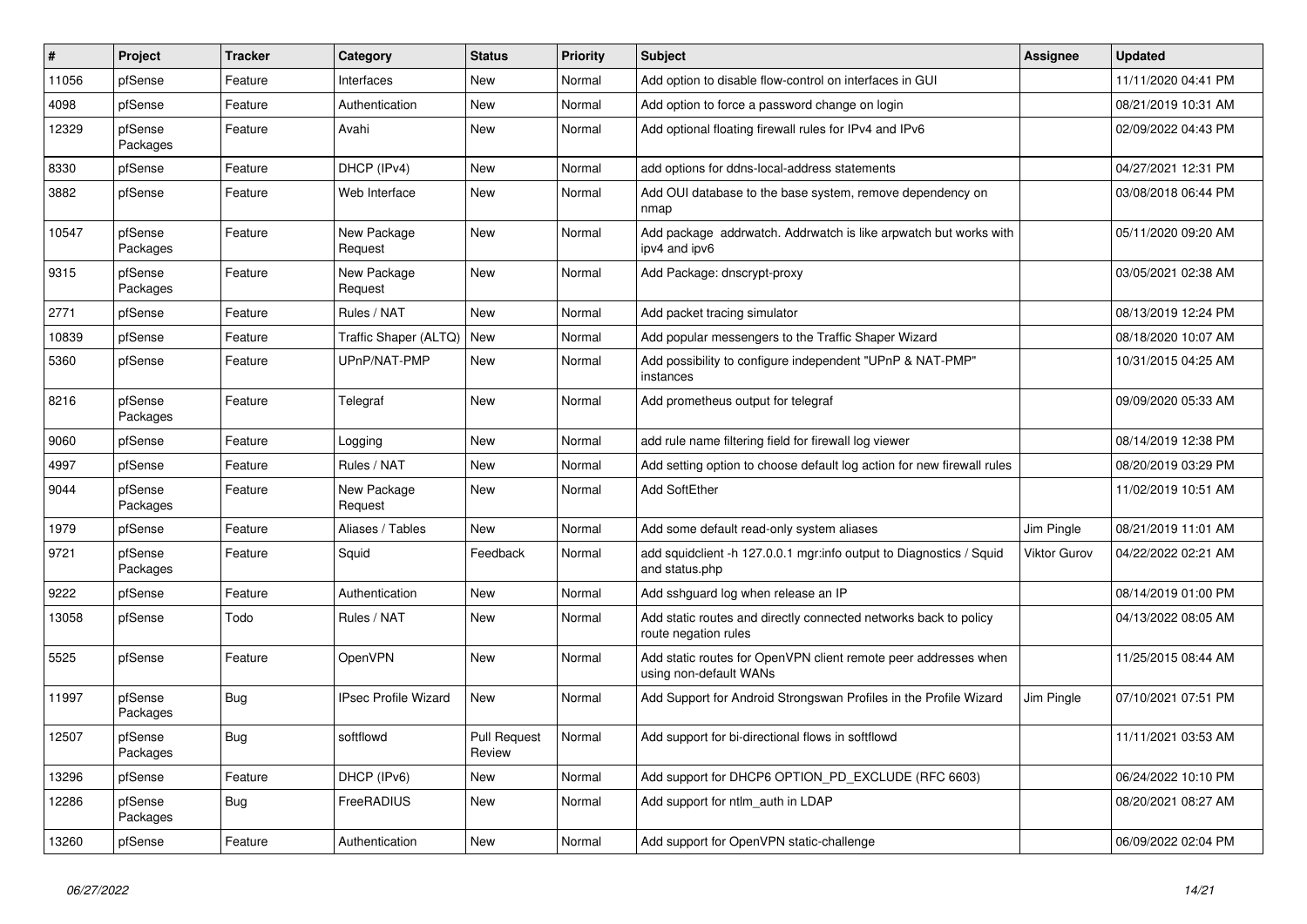| $\pmb{\#}$ | Project             | <b>Tracker</b> | Category                 | <b>Status</b> | <b>Priority</b> | <b>Subject</b>                                                                               | Assignee     | <b>Updated</b>      |
|------------|---------------------|----------------|--------------------------|---------------|-----------------|----------------------------------------------------------------------------------------------|--------------|---------------------|
| 10600      | pfSense<br>Packages | Feature        | pfBlockerNG              | New           | Normal          | Add support for pfBlockerNG "Action list" feature                                            |              | 08/10/2020 02:39 AM |
| 11879      | pfSense<br>Packages | Feature        | <b>ACME</b>              | Feedback      | Normal          | Add support for SSL.com ACME server                                                          | Jim Pingle   | 03/02/2022 02:03 PM |
| 12281      | pfSense<br>Packages | Feature        | Nut                      | <b>New</b>    | Normal          | Add support for Telegram/Pushover notifications                                              | Viktor Gurov | 01/24/2022 07:25 AM |
| 11931      | pfSense<br>Packages | Feature        | <b>ACME</b>              | New           | Normal          | Add support for validating a domain's ownership via Google Cloud<br>Cloud DNS                |              | 02/15/2022 03:18 AM |
| 9238       | pfSense<br>Packages | Feature        | New Package<br>Request   | New           | Normal          | Add support for Zerotier                                                                     |              | 05/17/2021 01:58 PM |
| 12139      | pfSense             | Feature        | <b>DNS Forwarder</b>     | New           | Normal          | Add support in for specifying a DNSMASQ configuration file                                   |              | 07/16/2021 09:45 PM |
| 10223      | pfSense             | Feature        | Interfaces               | New           | Normal          | Add the ability to create additional loopback interfaces                                     |              | 12/15/2020 04:35 PM |
| 7922       | pfSense             | Feature        | Rules / NAT              | New           | Normal          | Add the option to select the ISP IPv6 Delegated Prefix as a<br>destination in firewall rules |              | 10/10/2017 06:36 PM |
| 12882      | pfSense<br>Packages | Feature        | pfBlockerNG              | Feedback      | Normal          | Add the option to specify CURLOPT_INTERFACE in pfBlockerNG<br>IPv4/IPv6 lists                |              | 03/24/2022 11:16 AM |
| 12676      | pfSense             | Feature        | Rules / NAT              | New           | Normal          | Add the Tagged option on the Port Forward rules edit page                                    |              | 01/11/2022 05:52 AM |
| 10514      | pfSense             | Feature        | Web Interface            | New           | Normal          | Add to every page an unparsed Notes field for administrative<br>reference                    |              | 04/30/2020 06:32 PM |
| 9800       | pfSense             | Feature        | Hardware / Drivers       | New           | Normal          | Add toggle for net.isr.dispatch=deferred in GUI                                              |              | 09/29/2019 06:18 AM |
| 9591       | pfSense             | Feature        | Rules / NAT              | New           | Normal          | Add under firewall rules a search box                                                        |              | 08/14/2019 02:39 PM |
| 7852       | pfSense             | Feature        | <b>DNS Resolver</b>      | New           | Normal          | Add views support to Unbound GUI                                                             |              | 09/11/2017 12:26 PM |
| 12905      | pfSense             | Bug            | Web Interface            | New           | Normal          | Add VLAN Re-assignment to Import Interface Mismatch Wizard                                   |              | 03/07/2022 08:05 AM |
| 11732      | pfSense Plus        | Feature        | Hardware / Drivers       | <b>New</b>    | Normal          | Add VXLAN Support to pfSense Plus                                                            |              | 03/15/2022 02:35 AM |
| 12980      | pfSense Docs        | Todo           | OpenVPN                  | Feedback      | Normal          | Add warnings against OpenVPN Shared Key mode                                                 | Jim Pingle   | 03/24/2022 02:11 PM |
| 11280      | pfSense             | Todo           | <b>WireGuard</b>         | <b>New</b>    | Normal          | Add WireGuard to ALTQ list                                                                   |              | 04/27/2021 12:32 PM |
| 12859      | pfSense<br>Packages | Feature        | Zabbix                   | New           | Normal          | Add Zabbix 6.0 LTS (agent and proxy) packages                                                |              | 02/23/2022 07:11 AM |
| 11410      | pfSense<br>Packages | Feature        | New Package<br>Request   | <b>New</b>    | Normal          | adding bpytop (former Bashtop)                                                               |              | 07/26/2021 12:33 PM |
| 6517       | pfSense             | Bug            | <b>IPsec</b>             | Confirmed     | Normal          | Adding mobile IPsec phase 2 entries requires restart of strongswan                           |              | 06/21/2016 11:04 PM |
| 12658      | pfSense<br>Packages | Feature        | darkstat                 | New           | Normal          | Adding prometheus metrics to darkstat                                                        |              | 05/27/2022 09:44 PM |
| 4899       | pfSense             | Feature        | DHCP (IPv4)              | New           | Normal          | Additional BOOTP/DHCP Options should allow a force option                                    |              | 01/02/2018 02:24 PM |
| 790        | pfSense             | Feature        | <b>Operating System</b>  | New           | Normal          | Advanced options for dnsclient (resolv.conf)                                                 |              | 04/21/2022 12:39 PM |
| 13074      | pfSense Plus        | Bug            | Cryptographic<br>Modules | New           | Normal          | AES-GCM with SafeXcel on Netgate 2100 causes MBUF overload                                   |              | 06/12/2022 11:14 AM |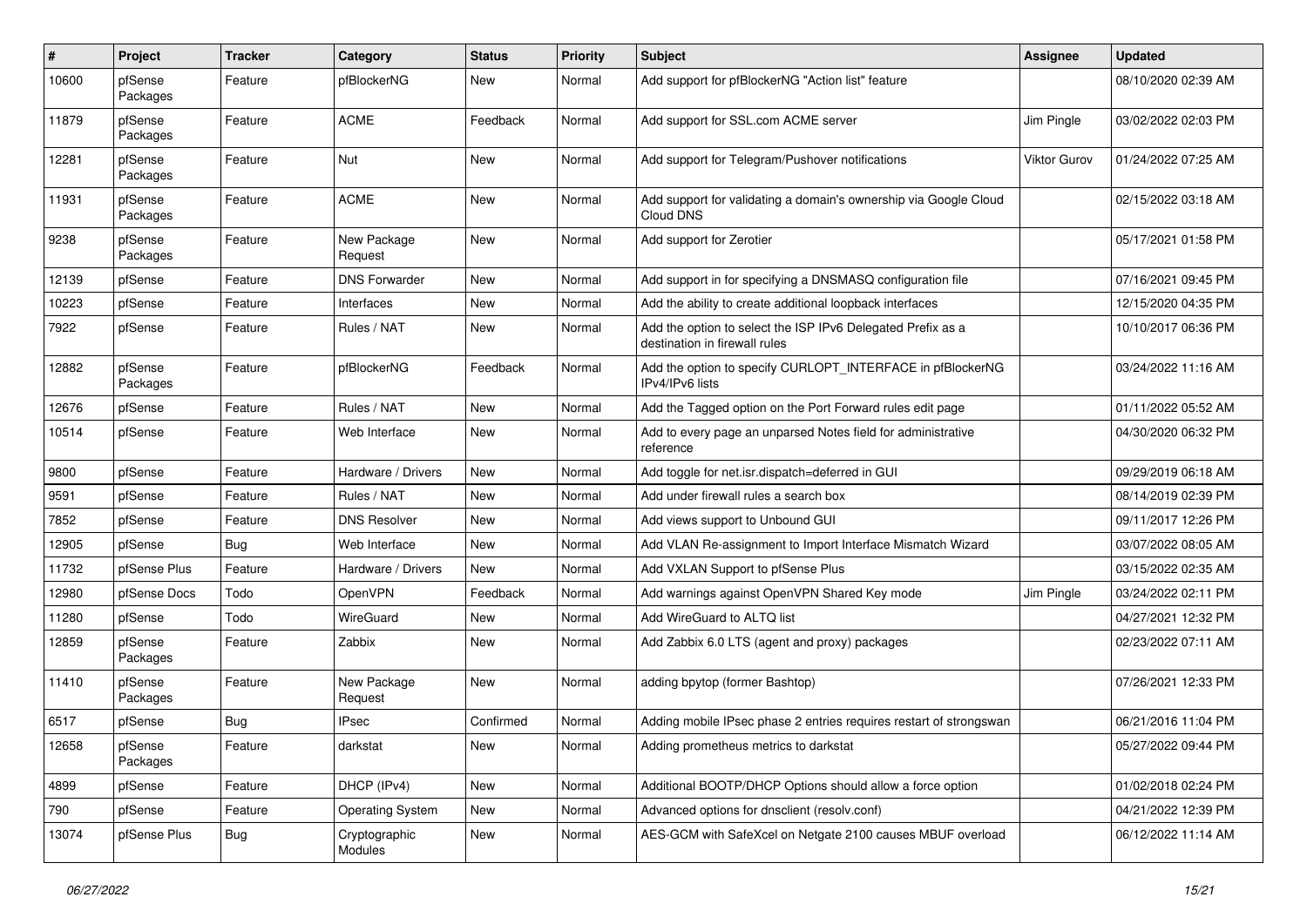| #     | Project             | <b>Tracker</b> | Category            | <b>Status</b>                 | <b>Priority</b> | <b>Subject</b>                                                                                                   | <b>Assignee</b>   | <b>Updated</b>      |
|-------|---------------------|----------------|---------------------|-------------------------------|-----------------|------------------------------------------------------------------------------------------------------------------|-------------------|---------------------|
| 9654  | pfSense             | Bug            | <b>DNS Resolver</b> | New                           | Normal          | After reboot, the DNS resolver must be restarted before it will<br>advertise the ipv6 DNS address of the router. |                   | 11/20/2020 03:12 AM |
| 12708 | pfSense             | Bug            | Aliases / Tables    | New                           | Normal          | alias with non resolving DNS entry breaks underlying pf table                                                    |                   | 02/20/2022 06:13 PM |
| 6457  | pfSense             | Feature        | Installer           | New                           | Normal          | Allow ability to configure AWS EC2 AMI via userdata                                                              |                   | 09/21/2020 02:54 PM |
| 946   | pfSense             | Feature        | <b>IPsec</b>        | New                           | Normal          | Allow aliases to be used to define IPsec phase 2 networks                                                        |                   | 04/21/2022 12:39 PM |
| 4989  | pfSense             | Feature        | <b>IPsec</b>        | New                           | Normal          | Allow all valid strongswan remote gateway options in gui                                                         |                   | 08/20/2015 02:57 PM |
| 3862  | pfSense             | Feature        | <b>IGMP Proxy</b>   | New                           | Normal          | Allow configuration of IGMP proxy's 'quickleave' parameter from the<br>web interface                             |                   | 04/05/2016 03:24 AM |
| 3552  | pfSense             | Feature        | PPP Interfaces      | <b>New</b>                    | Normal          | Allow configuring link keep-alive value in PPP                                                                   |                   | 05/14/2014 10:26 AM |
| 12600 | pfSense             | Feature        | Aliases / Tables    | New                           | Normal          | allow custom mask for a network alias created from a FQDN                                                        |                   | 12/15/2021 10:50 AM |
| 11927 | pfSense             | Feature        | DHCP (IPv4)         | Feedback                      | Normal          | Allow DHCP not to serve a gateway - small fix                                                                    |                   | 01/03/2022 04:17 PM |
| 6776  | pfSense             | Feature        | Rules / NAT         | New                           | Normal          | Allow disabling of "filter rule association" by default                                                          |                   | 08/17/2021 10:56 AM |
| 9063  | pfSense             | Feature        | <b>Dynamic DNS</b>  | New                           | Normal          | Allow dynamic DNS client entry to specify which Check IP service to<br>use                                       |                   | 10/24/2018 11:53 AM |
| 3623  | pfSense             | Feature        | Package System      | New                           | Normal          | Allow each package to choose if it is restarted on interface events                                              |                   | 04/26/2014 01:00 PM |
| 5825  | pfSense             | Feature        | Authentication      | <b>New</b>                    | Normal          | Allow EAP-RADIUS for authentication servers                                                                      |                   | 08/21/2019 10:32 AM |
| 4501  | pfSense             | Feature        | Notifications       | New                           | Normal          | Allow email report to send multiple destination                                                                  |                   | 02/06/2016 04:07 AM |
| 7691  | pfSense<br>Packages | Feature        | Squid               | New                           | Normal          | Allow for custom icap services for squid                                                                         |                   | 08/24/2017 03:16 AM |
| 5629  | pfSense             | Bug            | <b>IPsec</b>        | New                           | Normal          | Allow for IPsec configuration using certs without a CA                                                           |                   | 12/31/2021 05:21 PM |
| 8769  | pfSense<br>Packages | Feature        | FreeRADIUS          | <b>New</b>                    | Normal          | Allow FreeRADIUS users to change their own Passwords and Pins                                                    |                   | 10/11/2018 11:34 AM |
| 6796  | pfSense             | Feature        | Interfaces          | New                           | Normal          | Allow hostnames as GRE and GIF endpoints                                                                         |                   | 08/13/2019 02:35 PM |
| 7971  | pfSense             | Feature        | Captive Portal      | New                           | Normal          | Allow import, export and synchronization of MACs under Captive<br>Portal service                                 |                   | 10/19/2017 04:56 AM |
| 2693  | pfSense             | Feature        | Console Menu        | New                           | Normal          | Allow mapping mapping non-physical interfaces via console                                                        | Mathieu Simon     | 11/27/2012 03:00 PM |
| 1268  | pfSense             | Feature        | Certificates        | New                           | Normal          | Allow mass renewing of certs                                                                                     |                   | 11/01/2019 03:17 PM |
| 6956  | pfSense             | Feature        | Captive Portal      | New                           | Normal          | Allow more control over concurrent logins                                                                        |                   | 11/23/2016 12:01 PM |
| 371   | pfSense             | Feature        | Rules / NAT         | New                           | Normal          | Allow moving of bogon and RFC 1918 rules                                                                         |                   | 02/06/2016 04:53 AM |
| 10890 | pfSense             | Feature        | Interfaces          | New                           | Normal          | Allow multiple assigned interfaces to track status of a single switch<br>port                                    |                   | 09/14/2020 07:20 AM |
| 6604  | pfSense             | Feature        | <b>NTPD</b>         | New                           | Normal          | Allow NTP server list to be overridden by DHCP/PPP                                                               |                   | 08/13/2019 01:39 PM |
| 13094 | pfSense             | Feature        | Packet Capture      | <b>Pull Request</b><br>Review | Normal          | Allow packet capture filtering in tagged packets                                                                 | Marcos<br>Mendoza | 04/24/2022 06:06 PM |
| 10841 | pfSense<br>Packages | Feature        | pfBlockerNG         | New                           | Normal          | Allow per Source/VLAN/Network individual black&whitelists                                                        |                   | 10/18/2020 07:42 AM |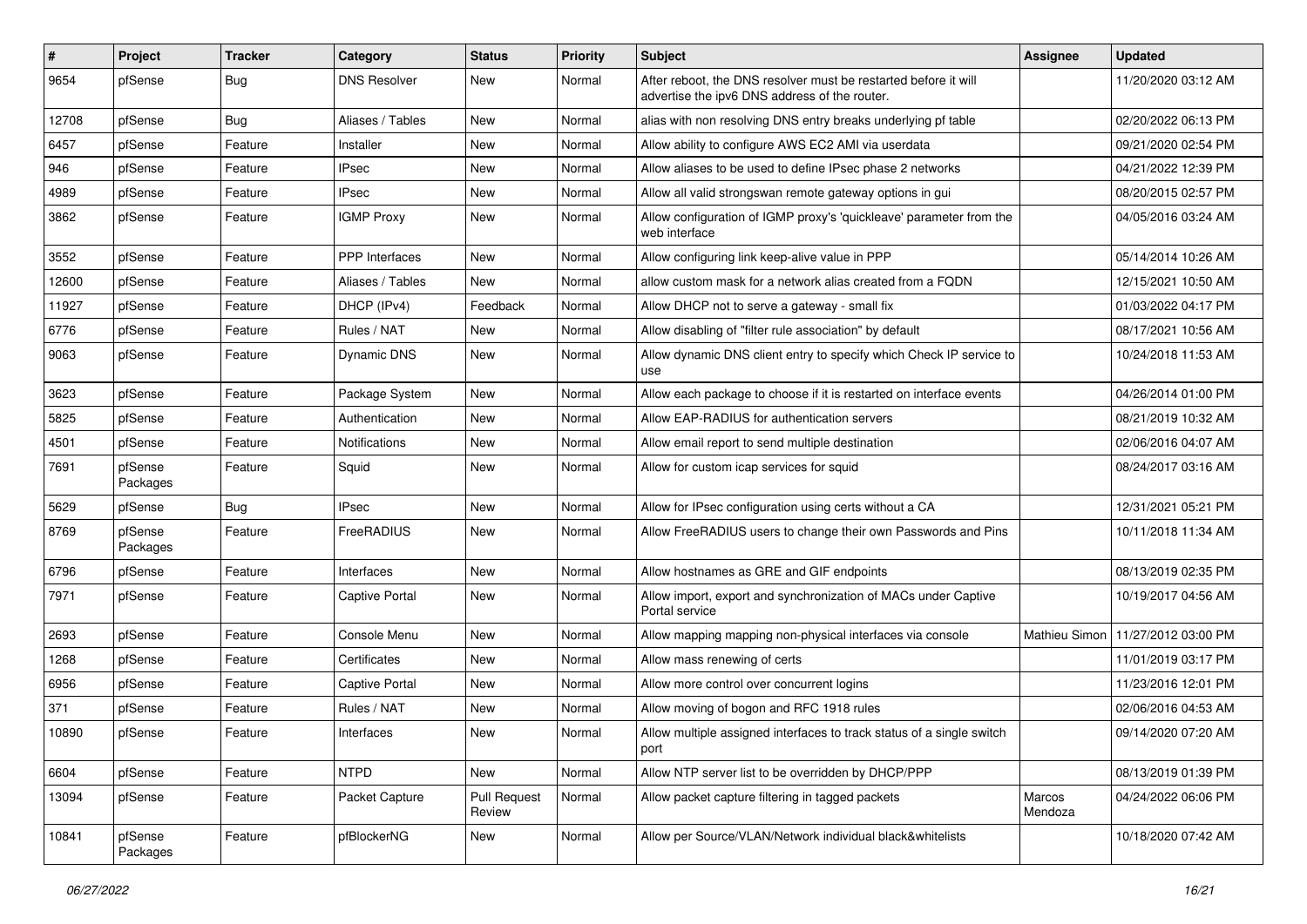| #     | Project             | <b>Tracker</b> | Category                    | <b>Status</b> | <b>Priority</b> | <b>Subject</b>                                                                                          | <b>Assignee</b>      | <b>Updated</b>      |
|-------|---------------------|----------------|-----------------------------|---------------|-----------------|---------------------------------------------------------------------------------------------------------|----------------------|---------------------|
| 2479  | pfSense             | Feature        | Dashboard                   | New           | Normal          | Allow reordering of the traffic graphs on the dashboard                                                 |                      | 06/08/2012 04:13 PM |
| 1935  | pfSense             | Feature        | Rules / NAT                 | New           | Normal          | Allow rule with max-src-conn-* options to make conditional use of<br>"overload <virusprot>"</virusprot> |                      | 10/07/2011 09:31 AM |
| 8178  | pfSense             | Feature        | Package System              | New           | Normal          | Allow setting attributes for form elements in package XML                                               |                      | 12/09/2017 07:48 PM |
| 12077 | pfSense             | Feature        | Gateways                    | New           | Normal          | Allow stick-connections per gateway group                                                               |                      | 06/24/2021 08:45 AM |
| 10653 | pfSense<br>Packages | Feature        | <b>FRR</b>                  | New           | Normal          | Allow to download frr status                                                                            | Jim Pingle           | 06/11/2020 01:21 AM |
| 10468 | pfSense             | Feature        | Web Interface               | <b>New</b>    | Normal          | Allow to download log files from WebGUI                                                                 |                      | 04/17/2020 06:17 AM |
| 12473 | pfSense             | Feature        | <b>IPsec</b>                | New           | Normal          | Allow user adjustment of IPsec Keep Alive periodic checks                                               |                      | 12/22/2021 05:59 AM |
| 10843 | pfSense             | Feature        | Authentication              | New           | Normal          | Allow user manager settings to specify multiple authentication<br>servers                               |                      | 01/13/2022 07:22 AM |
| 7216  | pfSense             | Feature        | Web Interface               | <b>New</b>    | Normal          | Allow user to choose date display format                                                                | <b>Phillip Davis</b> | 02/02/2018 04:20 PM |
| 8483  | pfSense             | Feature        | Traffic Shaper (ALTQ)   New |               | Normal          | Allow user to choose order of Queues status                                                             |                      | 08/21/2019 09:12 AM |
| 11757 | pfSense             | Feature        | <b>XMLRPC</b>               | New           | Normal          | Allow XMLRPC sync to bypass default auth server in favor of local<br>database                           |                      | 03/30/2021 03:18 PM |
| 13215 | pfSense             | Bug            | Captive Portal              | Assigned      | Normal          | Allowed MAC/IP/Hostname traffic counts for authorized users                                             | Reid<br>Linnemann    | 05/31/2022 05:31 PM |
| 12903 | pfSense             | Feature        | Notifications               | New           | Normal          | alternative authentication methods for email notifications?                                             |                      | 03/07/2022 07:52 AM |
| 4406  | pfSense             | <b>Bug</b>     | <b>Operating System</b>     | Confirmed     | Normal          | ALTQ problems with wireless cloned interfaces                                                           | Luiz Souza           | 11/19/2015 12:06 AM |
| 10765 | pfSense             | Bug            | Authentication              | New           | Normal          | Ampersands in Idap_extended_query are escaped twice                                                     |                      | 09/02/2020 07:55 AM |
| 10845 | pfSense<br>Packages | <b>Bug</b>     | apcupsd                     | New           | Normal          | apcupsd doesn't stop when not enabled                                                                   |                      | 08/24/2020 10:16 AM |
| 9310  | pfSense Docs        | Correction     | Products                    | New           | Normal          | Appliances with internal switch need the MAC Address section of<br>their Getting Started guides updated | Jim Pingle           | 09/23/2020 10:24 AM |
| 12101 | pfSense<br>Packages | <b>Bug</b>     | arpwatch                    | Assigned      | Normal          | ArpWatch Suppression Mac for "flip-flop" not suppressing                                                | Viktor Gurov         | 10/09/2021 07:19 PM |
| 9676  | pfSense<br>Packages | Bug            | pfBlockerNG                 | <b>New</b>    | Normal          | AS lookup fails                                                                                         |                      | 12/26/2019 12:17 AM |
| 7757  | pfSense             | <b>Bug</b>     | Backup / Restore            | New           | Normal          | Auto Config Backup fails to upload unless Default Gateway is up                                         |                      | 08/16/2019 12:47 PM |
| 12553 | pfSense             | Feature        | Backup / Restore            | New           | Normal          | Auto Config Backup: Allow selecting multiple backups for deletion                                       |                      | 02/22/2022 04:27 AM |
| 7602  | pfSense             | Feature        | <b>Operating System</b>     | New           | Normal          | Auto-Create bootable USB for recovery                                                                   |                      | 08/13/2019 09:50 AM |
| 9775  | pfSense             | Feature        | Backup / Restore            | New           | Normal          | AutoConfigBackup - Rolling per day/hour cap on changes, retention<br>policy                             |                      | 09/20/2019 09:19 AM |
| 4681  | pfSense             | Feature        | Backup / Restore            | New           | Normal          | AutoConfigBackup make a way to easily download a saved backup                                           |                      | 08/16/2019 12:46 PM |
| 3053  | pfSense             | Feature        | Captive Portal              | New           | Normal          | Automatically add DHCP static addresses to CP passthru-mac                                              |                      | 06/21/2013 11:54 AM |
| 2443  | pfSense             | Feature        | PPP Interfaces              | New           | Normal          | Automatically start 3G usb interfaces upon plugin                                                       |                      | 05/20/2012 05:37 PM |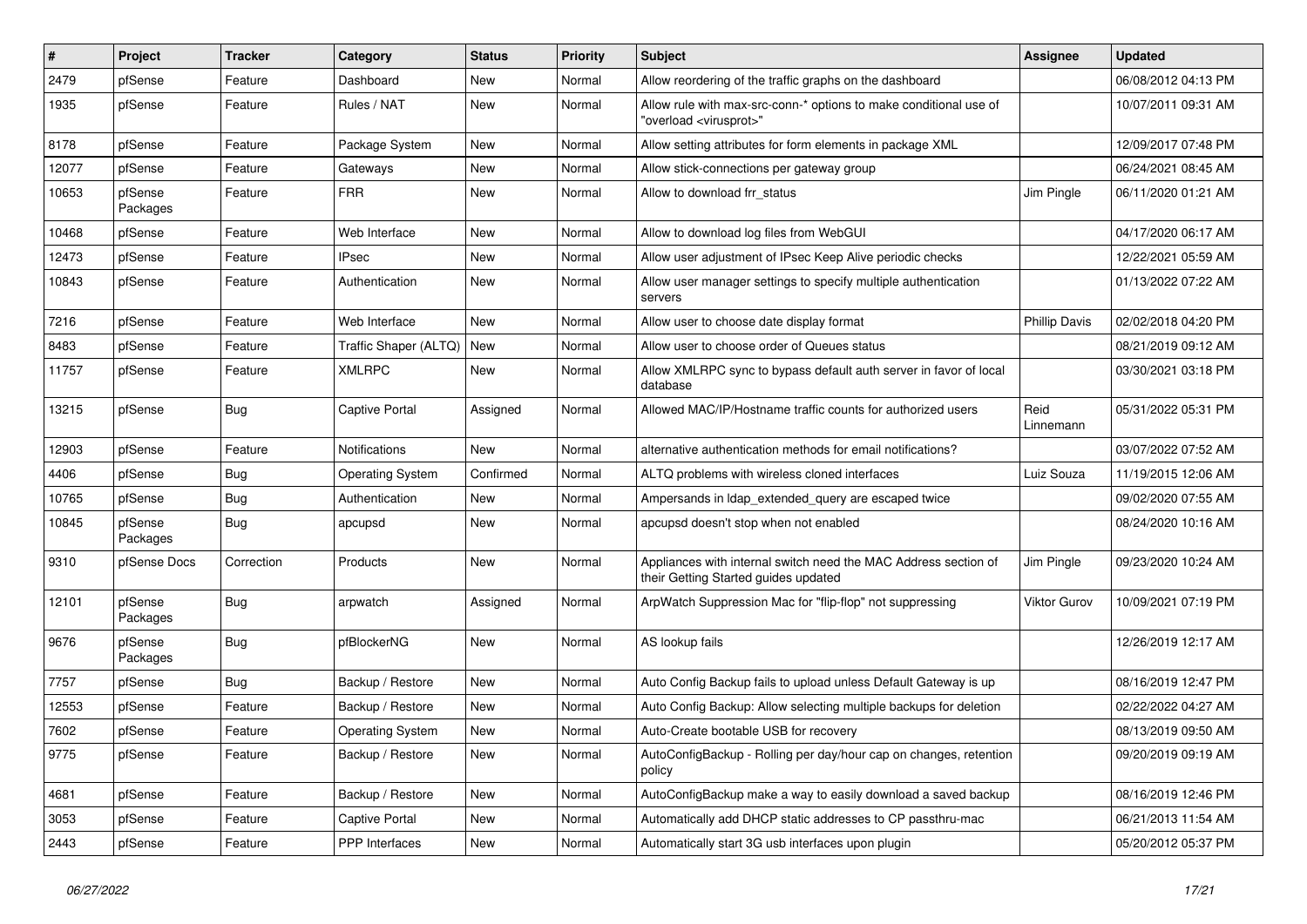| $\pmb{\#}$ | Project             | <b>Tracker</b> | Category           | <b>Status</b>                 | <b>Priority</b> | Subject                                                                                                  | <b>Assignee</b>     | <b>Updated</b>      |
|------------|---------------------|----------------|--------------------|-------------------------------|-----------------|----------------------------------------------------------------------------------------------------------|---------------------|---------------------|
| 9495       | pfSense<br>Packages | <b>Bug</b>     | AWS VPC            | New                           | Normal          | AWS VPC VPN wizard produces incorrect config (SHA256 should<br>be SHA1)                                  |                     | 08/19/2019 02:45 PM |
| 9497       | pfSense<br>Packages | Bug            | AWS VPC            | New                           | Normal          | AWS VPN Wizard: WebGUI times out.                                                                        |                     | 11/13/2019 10:07 AM |
| 10000      | pfSense             | Bug            | <b>Dynamic DNS</b> | New                           | Normal          | Azure Dynamic DNS A and AAAA Records for Apex Zone                                                       |                     | 03/31/2020 09:03 AM |
| 13187      | pfSense             | Documentation  | Upgrade            | New                           | Normal          | Azure Frequently asked questions                                                                         |                     | 05/20/2022 06:52 AM |
| 11110      | pfSense             | Bug            | Backup / Restore   | New                           | Normal          | Backup file should be checked before restoring a specific area                                           |                     | 12/05/2020 02:50 PM |
| 11098      | pfSense<br>Packages | Bug            | Backup             | Feedback                      | Normal          | Backup Files and Directories plugin crashes firewall if /root<br>specified as backup location            | <b>Viktor Gurov</b> | 12/23/2021 10:45 AM |
| 286        | pfSense             | Feature        | Backup / Restore   | New                           | Normal          | Backup/restore users individually                                                                        |                     | 01/09/2021 03:48 PM |
| 9982       | pfSense<br>Packages | Feature        | Squid              | Feedback                      | Normal          | basic_Idap_auth TLS connection                                                                           | <b>Viktor Gurov</b> | 04/22/2022 02:21 AM |
| 12504      | pfSense             | Bug            | Interfaces         | New                           | Normal          | BCM57412 NetXtreme-E 10Gb RDMA Ethernet controller issue                                                 |                     | 11/05/2021 04:51 AM |
| 13256      | pfSense             | Feature        | DHCP (IPv4)        | New                           | Normal          | Better handling of duplicate IPs in static DHCP assignments                                              |                     | 06/11/2022 04:51 PM |
| 12167      | pfSense<br>Packages | Bug            | <b>FRR</b>         | Feedback                      | Normal          | BGP TCP setkey not set if neighbor is in peer group                                                      | Viktor Gurov        | 09/16/2021 09:38 AM |
| 13002      | pfSense<br>Packages | Regression     | <b>BIND</b>        | Feedback                      | Normal          | BIND 9.16 13 could not find existing DNSSEC keys at<br>/cf/named/etc/namedb/keys due to directory change | Viktor Gurov        | 03/31/2022 12:14 PM |
| 13114      | pfSense<br>Packages | Bug            | <b>BIND</b>        | Feedback                      | Normal          | BIND calls rndc in rc_stop when named is not running                                                     | <b>Stuart Wyatt</b> | 05/04/2022 12:41 PM |
| 10445      | pfSense<br>Packages | <b>Bug</b>     | <b>BIND</b>        | Feedback                      | Normal          | BIND crashed when added RPZ. rpz is not a master or slave zone.                                          |                     | 04/21/2022 12:40 PM |
| 12869      | pfSense<br>Packages | Bug            | <b>BIND</b>        | Feedback                      | Normal          | Bind DNS Package AAAA filtering Broken on new ZFS Installs                                               | Viktor Gurov        | 03/09/2022 12:38 PM |
| 11634      | pfSense<br>Packages | Regression     | <b>BIND</b>        | New                           | Normal          | bind hangs when pfsense is reconnecting as an openvpn client to a<br>TUN openvpn server                  |                     | 03/14/2021 07:23 AM |
| 8197       | pfSense<br>Packages | <b>Bug</b>     | <b>BIND</b>        | <b>New</b>                    | Normal          | BIND UI fails to properly update zone with inline DNSSEC signing<br>enabled                              |                     | 02/18/2019 05:23 PM |
| 10330      | pfSense<br>Packages | Bug            | <b>BIND</b>        | Feedback                      | Normal          | BIND zone configuration displays wrong DS resource record with<br>inline DNSSEC signing enabled          |                     | 04/21/2022 12:40 PM |
| 11742      | pfSense<br>Packages | Bug            | Suricata           | New                           | Normal          | Blocking / Unblocking is not working correctly.                                                          |                     | 09/01/2021 11:08 AM |
| 6333       | pfSense             | Bug            | Gateway Monitoring | Confirmed                     | Normal          | Bootup starts/restarts dpinger multiple times                                                            | Luiz Souza          | 11/16/2020 01:11 PM |
| 10936      | pfSense<br>Packages | <b>Bug</b>     | haproxy            | Feedback                      | Normal          | both haproxy/haproxy-devel non-existent option lb-agent-chk                                              |                     | 04/21/2022 12:40 PM |
| 7182       | pfSense             | Feature        | Dashboard          | New                           | Normal          | Break up System Widget on the Dashboard                                                                  |                     | 08/21/2019 08:59 AM |
| 2386       | pfSense             | Feature        | Interfaces         | <b>Pull Request</b><br>Review | Normal          | Bridge member that is not an assigned interface                                                          | Viktor Gurov        | 12/02/2020 06:01 AM |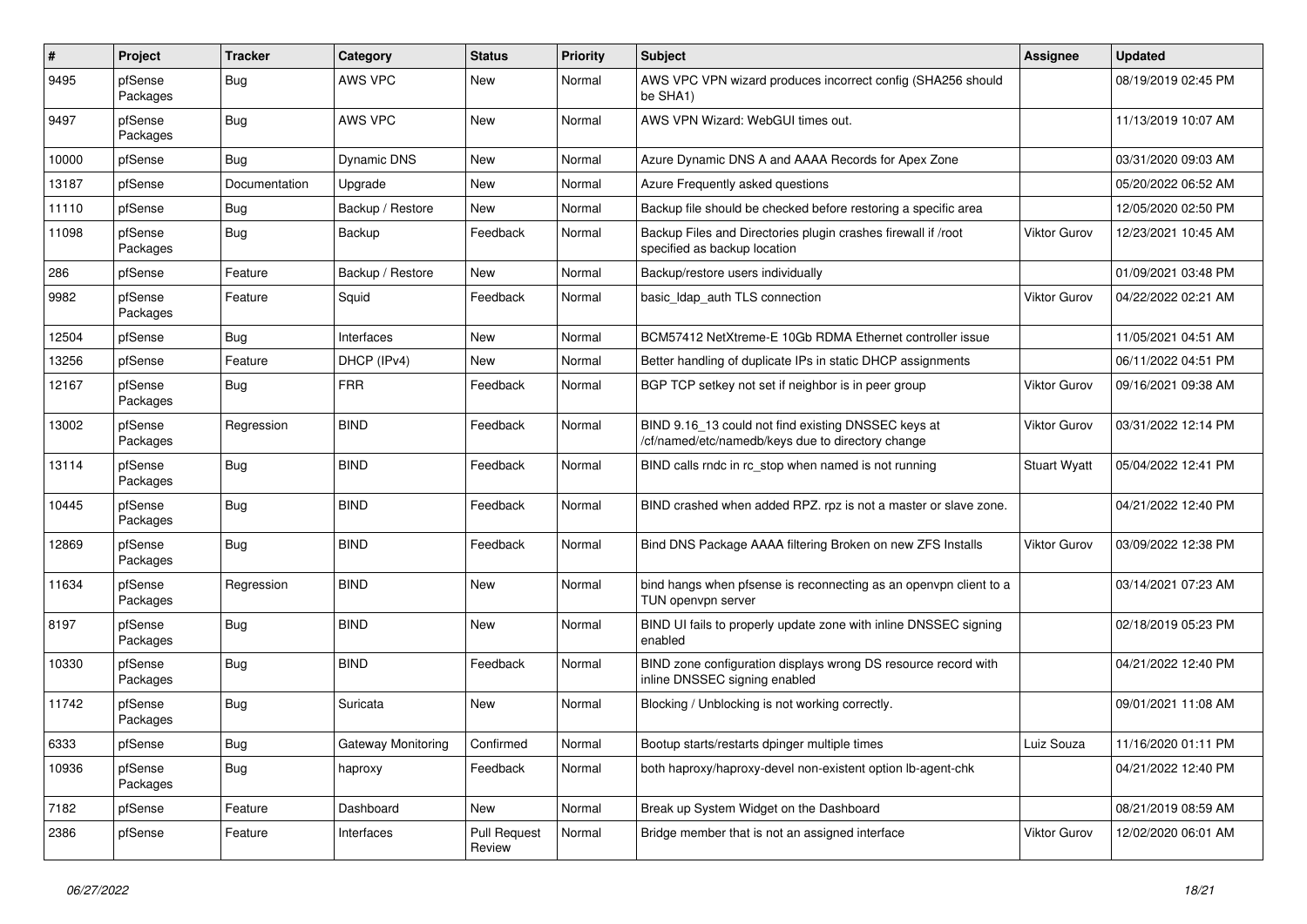| #     | Project             | <b>Tracker</b> | Category                    | <b>Status</b>                 | <b>Priority</b> | <b>Subject</b>                                                                                                          | Assignee          | <b>Updated</b>      |
|-------|---------------------|----------------|-----------------------------|-------------------------------|-----------------|-------------------------------------------------------------------------------------------------------------------------|-------------------|---------------------|
| 6580  | pfSense             | Bug            | <b>Operating System</b>     | Confirmed                     | Normal          | Bridge with down member interface sends ICMP unreachables<br>where it shouldn't                                         |                   | 07/05/2016 05:40 PM |
| 11139 | pfSense             | Documentation  | Interfaces                  | <b>New</b>                    | Normal          | <b>Bridges and VLANs</b>                                                                                                |                   | 12/07/2020 12:32 PM |
| 13225 | pfSense             | Bug            | Interfaces                  | New                           | Normal          | Bridges with QinQ interfaces not properly set up at boot                                                                | Viktor Gurov      | 05/27/2022 08:19 AM |
| 11890 | pfSense<br>Packages | Feature        | New Package<br>Request      | <b>New</b>                    | Normal          | Browser-based "clientless" VPN                                                                                          |                   | 05/05/2021 07:26 AM |
| 13301 | pfSense             | Bug            | <b>IPsec</b>                | <b>Pull Request</b><br>Review | Normal          | Bug #13239 = $(?)$ = #12645 appease not fixed - ipv6 based ipsec<br>vpn tunnel bug found with fqdn remote host          |                   | 06/25/2022 05:41 AM |
| 12144 | pfSense             | Bug            | <b>Operating System</b>     | In Progress                   | Normal          | Bug in "df -t" filtering if two filesystems use the same mountpoint                                                     | Mateusz Guzik     | 09/10/2021 10:07 AM |
| 4088  | pfSense<br>Packages | <b>Bug</b>     | squidguard                  | Feedback                      | Normal          | Buggy squidgurd config file is created                                                                                  | Viktor Gurov      | 01/28/2021 10:01 AM |
| 8324  | pfSense             | Bug            | Hardware / Drivers          | <b>New</b>                    | Normal          | bxe cards require promisc for OSPF                                                                                      | Luiz Souza        | 05/25/2020 03:19 PM |
| 11925 | pfSense             | Bug            | OpenVPN                     | <b>New</b>                    | Normal          | Calling-Station-Id always set to WAN IP                                                                                 |                   | 05/14/2021 09:27 AM |
| 4707  | pfSense             | Feature        | Rules / NAT                 | New                           | Normal          | Can't override block port 0 rules in filter.inc                                                                         |                   | 08/13/2019 12:53 PM |
| 1620  | pfSense<br>Packages | Bug            | Squid                       | New                           | Normal          | Can't use transparent proxy when using bridge.                                                                          |                   | 10/07/2021 04:19 AM |
| 12542 | pfSense             | Bug            | Virtual IP Addresses        | <b>New</b>                    | Normal          | Cannot assign a same IPv6 Link-Local address to different<br>interfaces                                                 |                   | 11/25/2021 01:41 AM |
| 8263  | pfSense             | Bug            | Traffic Shaper (ALTQ)   New |                               | Normal          | Cannot create a nonlinear `Link Share` service curve because of:<br>"the sum of the child bandwidth higher than parent" |                   | 11/05/2020 07:31 AM |
| 8614  | pfSense             | Bug            | DHCP (IPv4)                 | <b>New</b>                    | Normal          | Cannot remove Additional BOOTP/DHCP Options                                                                             |                   | 08/21/2019 09:15 AM |
| 12737 | pfSense             | Bug            | Certificates                | <b>New</b>                    | Normal          | CApath is not defined by default in curl                                                                                |                   | 05/17/2022 02:30 PM |
| 7403  | pfSense<br>Packages | Bug            | FreeRADIUS                  | New                           | Normal          | Captive Portal + freeradius2 + MySQL problems with German<br>Umlaut                                                     |                   | 03/17/2017 09:12 AM |
| 11189 | pfSense             | Feature        | <b>Captive Portal</b>       | New                           | Normal          | Captive Portal - Tarpit option                                                                                          |                   | 12/23/2020 06:44 PM |
| 11388 | pfSense<br>Packages | Bug            | FreeRADIUS                  | Feedback                      | Normal          | Captive Portal authentication error with MySQL backend                                                                  | Viktor Gurov      | 02/10/2021 08:54 AM |
| 13226 | pfSense             | Bug            | Captive Portal              | Confirmed                     | Normal          | Captive Portal doesn't disconnect established OpenVPN link                                                              | Reid<br>Linnemann | 05/30/2022 10:38 AM |
| 1831  | pfSense             | Feature        | <b>Captive Portal</b>       | New                           | Normal          | Captive portal IPv6 support                                                                                             | Reid<br>Linnemann | 05/25/2022 07:57 AM |
| 1675  | pfSense             | Bug            | Captive Portal              | New                           | Normal          | Captive portal logout problems with pop-up blockers.                                                                    | Jared Dillard     | 03/28/2016 01:37 PM |
| 2963  | pfSense             | Feature        | Captive Portal              | New                           | Normal          | Captive Portal MAC authentication request                                                                               |                   | 08/22/2017 09:09 PM |
| 9627  | pfSense             | Feature        | Captive Portal              | New                           | Normal          | Captive Portal only shows authenticated users                                                                           |                   | 08/14/2019 02:48 PM |
| 12357 | pfSense             | Bug            | Captive Portal              | New                           | Normal          | Captive Portal popup Logout button loads full login page in popup<br>when clicked                                       |                   | 10/27/2021 12:10 PM |
| 2573  | pfSense             | Feature        | Captive Portal              | New                           | Normal          | Captive Portal support of RADIUS POD (Packet of Disconnect)                                                             |                   | 10/17/2016 03:14 AM |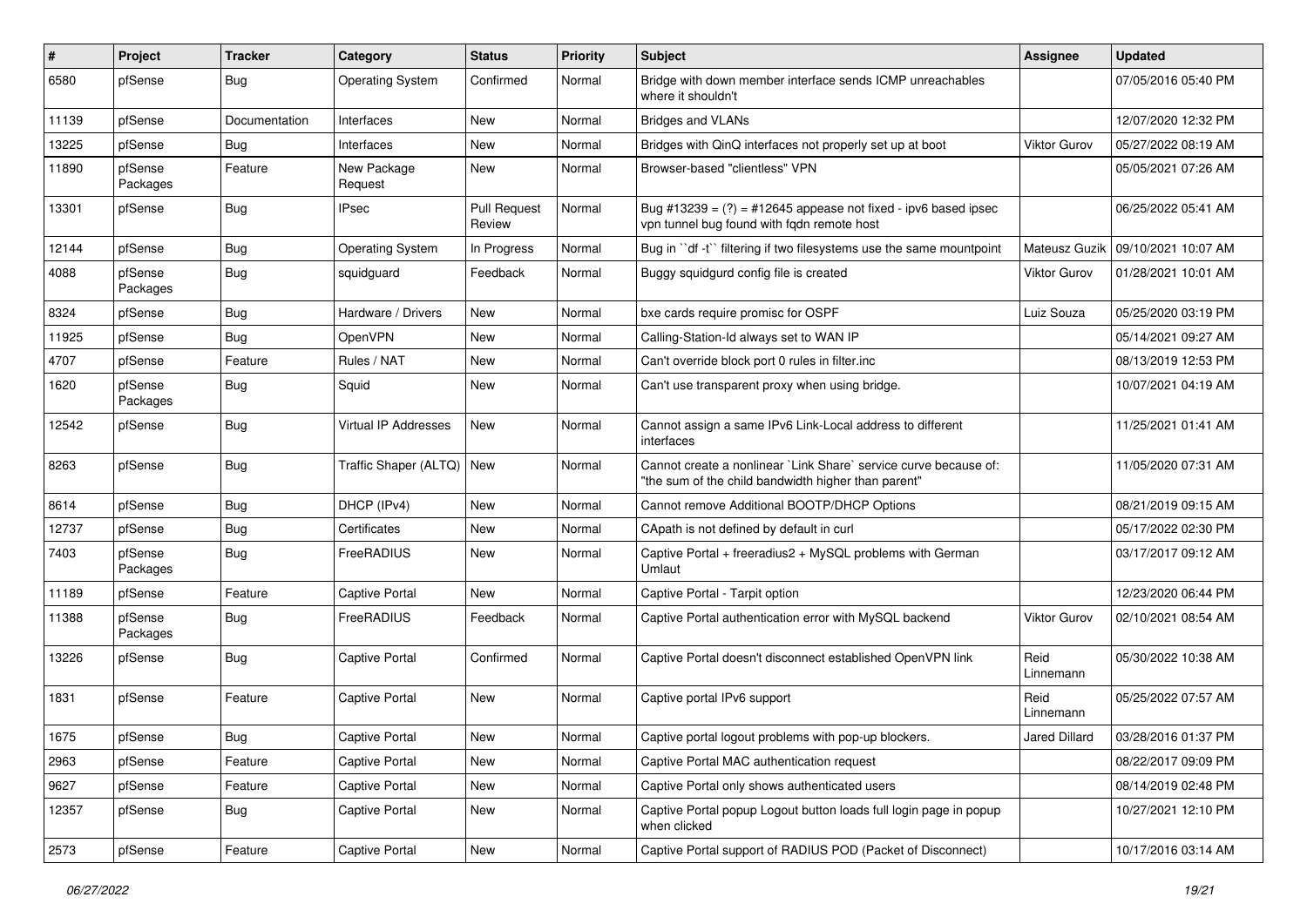| $\sharp$ | Project             | <b>Tracker</b> | Category                 | <b>Status</b>                 | <b>Priority</b> | <b>Subject</b>                                                                                                  | <b>Assignee</b> | <b>Updated</b>      |
|----------|---------------------|----------------|--------------------------|-------------------------------|-----------------|-----------------------------------------------------------------------------------------------------------------|-----------------|---------------------|
| 2025     | pfSense             | Feature        | Captive Portal           | <b>New</b>                    | Normal          | Captive Portal: Easy accessible Logout page instead of Logout<br>pop-up window                                  |                 | 02/06/2016 04:59 AM |
| 8251     | pfSense<br>Packages | <b>Bug</b>     | FreeRADIUS               | Feedback                      | Normal          | Captiveportal + FreeRadius "Last activity" resets to Session start                                              |                 | 08/13/2019 11:10 AM |
| 13222    | pfSense             | <b>Bug</b>     | UPnP/NAT-PMP             | New                           | Normal          | CARP IP does not listen for NAT-PMP packets                                                                     |                 | 05/26/2022 02:28 PM |
| 12581    | pfSense             | Regression     | DHCP (IPv6)              | New                           | Normal          | CARP IPv6 assigned address does not get advertised to endpoints<br>with RADV                                    |                 | 12/16/2021 02:34 PM |
| 13063    | pfSense<br>Packages | Feature        | Cellular                 | <b>Pull Request</b><br>Review | Normal          | Cellular package shall support more modems and NMEA port                                                        |                 | 05/06/2022 02:38 PM |
| 12382    | pfSense             | Regression     | <b>OpenVPN</b>           | New                           | Normal          | Certificate Depth checking creates OpenVPN micro-outages every<br>time a user authenticates after 2.5.2 upgrade |                 | 01/17/2022 04:17 AM |
| 12036    | pfSense<br>Packages | Bug            | Zabbix                   | Feedback                      | Normal          | Certificate Manager page do not show Zabbix used certificates                                                   | Viktor Gurov    | 07/15/2021 11:46 AM |
| 12206    | pfSense<br>Packages | Bug            | <b>NET-SNMP</b>          | Feedback                      | Normal          | Certificate Manager page doesn't show Net-SNMP used certificates                                                | Viktor Gurov    | 12/30/2021 09:40 AM |
| 11203    | pfSense             | Bug            | Certificates             | <b>New</b>                    | Normal          | certificate manager very slow                                                                                   |                 | 12/31/2020 11:57 AM |
| 10729    | pfSense             | <b>Bug</b>     | Package System           | New                           | Normal          | Certificate verification failed for pkg.freebsd.org                                                             |                 | 07/05/2020 01:12 AM |
| 6624     | pfSense             | Bug            | <b>IPsec</b>             | Confirmed                     | Normal          | changes in IPsec config should down the connection                                                              | Jim Pingle      | 08/02/2021 12:08 PM |
| 12926    | pfSense             | Bug            | Interfaces               | Feedback                      | Normal          | Changing LAGG type on CARP interfaces makes VIPs go to an<br>'init" State                                       |                 | 03/10/2022 10:52 AM |
| 13014    | pfSense             | <b>Bug</b>     | <b>IPsec</b>             | <b>New</b>                    | Normal          | Charon.vici can get in a bad state                                                                              | Mateusz Guzik   | 05/24/2022 05:05 PM |
| 9916     | pfSense<br>Packages | Feature        | <b>BIND</b>              | Feedback                      | Normal          | Check allow-transfer in custom option when the zone is slave                                                    |                 | 04/21/2022 12:40 PM |
| 11054    | pfSense<br>Packages | <b>Bug</b>     | FreeRADIUS               | Assigned                      | Normal          | Check Client Certificate CN not working as described                                                            | Viktor Gurov    | 12/14/2021 07:22 AM |
| 5786     | pfSense             | Bug            | Web Interface            | <b>New</b>                    | Normal          | Check WebConfigurator port for conflicts                                                                        |                 | 04/21/2022 12:39 PM |
| 11625    | pfSense             | Feature        | <b>OpenVPN</b>           | New                           | Normal          | Cisco-AVPair aliases support                                                                                    |                 | 03/05/2021 12:35 AM |
| 13137    | pfSense<br>Packages | Feature        | pfBlockerNG              | <b>New</b>                    | Normal          | ckuethe/doh-blocklist.txt add to DoH feeds                                                                      |                 | 05/07/2022 02:39 AM |
| 13073    | pfSense<br>Packages | <b>Bug</b>     | Squid                    | New                           | Normal          | ClamAV - clamd dies with high CPU load and thus the C-ICAP of<br>squid-reverse proxy causes http:500 errors     |                 | 04/19/2022 05:38 AM |
| 12922    | pfSense             | Bug            | DHCP (IPv4)              | <b>New</b>                    | Normal          | Classless static routes received on DHCP WAN can override<br>chosen default gateway                             |                 | 03/28/2022 10:08 AM |
| 11363    | pfSense             | <b>Bug</b>     | Installer                | New                           | Normal          | Clean Install 2.5.0 fails due to hardware incompability                                                         |                 | 02/04/2021 11:06 AM |
| 12188    | pfSense<br>Packages | Bug            | OpenVPN Client<br>Export | New                           | Normal          | client export breaks multi remote configurations                                                                |                 | 10/02/2021 05:58 PM |
| 12877    | pfSense             | Bug            | Dynamic DNS              | Feedback                      | Normal          | Cloudflare DynDNS fails to update more than two addresses                                                       |                 | 05/29/2022 06:56 PM |